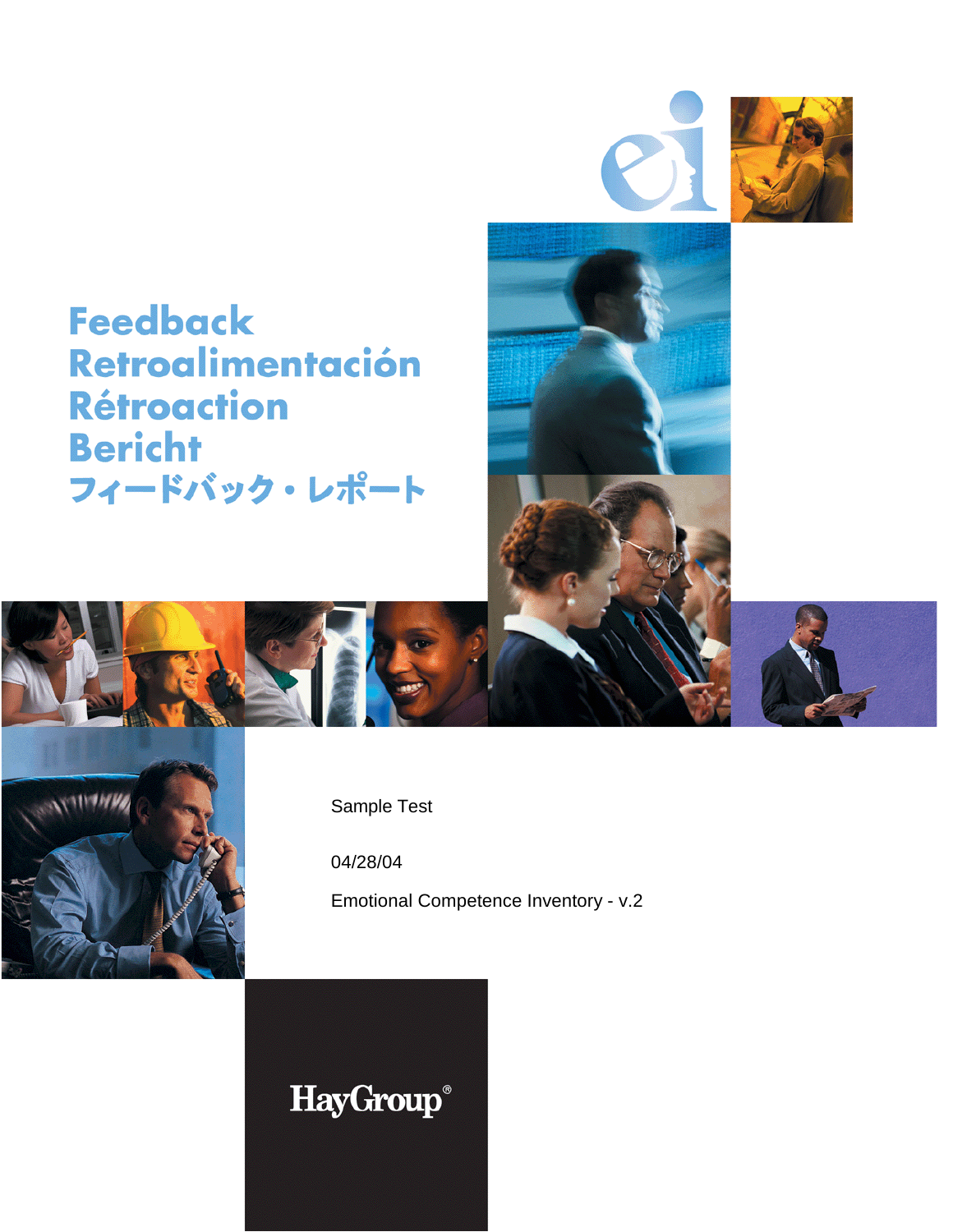**Introduction** This report will provide you with the results of the Emotional Competence Inventory that you and the people whom you asked for feedback recently completed.

#### **What Is Emotional Intelligence?**

Emotional Intelligence is the capacity for recognizing our own feelings and those of others, for motivating ourselves, and for managing emotions effectively in ourselves and in others. An emotional competence is a learned capability based on emotional intelligence that contributes to effective performance at work.

#### **Emotional Competencies**

The Emotional Competence Inventory (ECI) measures 18 competencies organized into four clusters: Self-Awareness, Self-Management, Social Awareness and Relationship Management. Although each of the ECI competencies are important, you may not have to master every one to be successful. Depending on your situation, there is a combination of competencies you can use to be effective. In this report you will see suggestions of competency combinations that have been shown to lead to success.

#### **How This Report Is Organized**

This report is organized into the following sections:

- Interpreting Your Feedback—a guide to what you'll see in your competency portfolio report
- Competency Model Reference—a list of the competencies measured in this survey, organized by cluster
- Data Validity—a summary of the source and quality of the feedback data, as well as the agreement within rater groups
- ECI Summary—a summary of your strengths and areas for improvement across the four clusters of emotional competencies
- Competency Detail—definitions, levels, and scores by rater group for each emotional competency
- Item Frequency Report—a distribution of ratings by rater group for each item in the ECI
- Verbatim Comments—written comments about your behavior and performance from those who provided you with feedback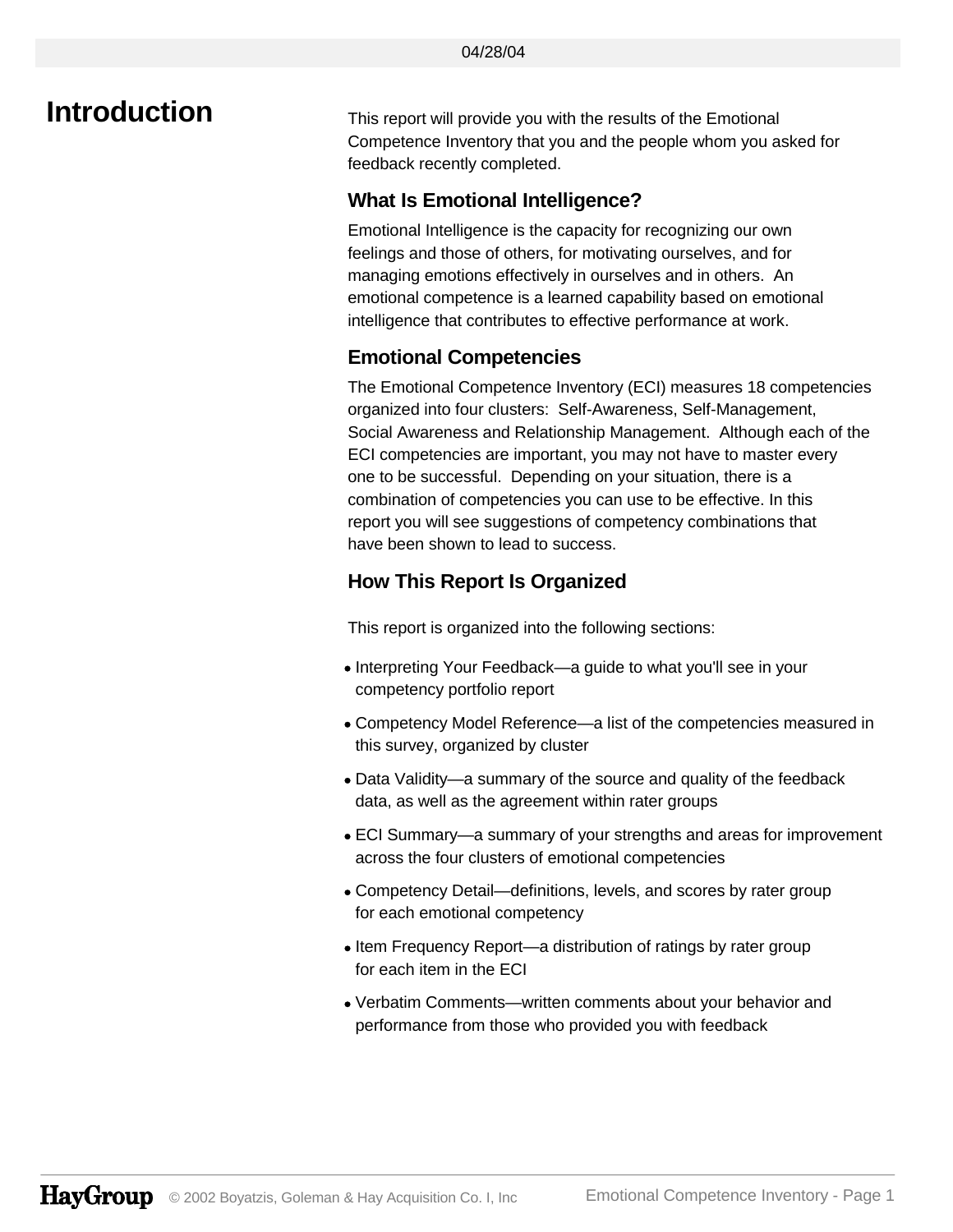# **Interpreting Your Feedback**

*A guide to what you'll see in your ECI*

### **Interpreting the ECI Summary**

The ECI Summary provides an overview of your strengths and areas for improvement. All the competencies measured in this report are listed and organized by cluster.

#### **Competency Scores**

To the right of each competency, you will see Avg. Total Others Rating. This is the mean score from everyone, excluding yourself, who provided you with feedback.



The bars represent your Total Others score. The circle represents your rating, or how you saw yourself on that competency. The vertical line represents the target level for the competency.

When the Total Others bar matches or is to the right of the Target Level line, the competency is considered a strength. In this case, an arrow will appear for that competency under the strength column.

#### **Clusters and Algorithms**

In the Introduction section it was noted that you do not need to master every emotional competency to be effective. In fact, research has shown that there is an algorithm or a certain combination of competencies that distinguishes outstanding performers.

The algorithm is represented by the numbers to the left of each competency or group of competencies. These numbers represent the number of competencies needed to have strength in this cluster. If an individual competency has a "1" to the left, it is considered mandatory. That is, in order to have strength in the cluster, you must demonstrate this competency at or above the target level. If a group of competencies has a "1" to the left, you will need to demonstrate mastery (at or above the target level) in at least 1 of the competencies in this group.

To the left of each cluster, you will see a diamond.

*Continued*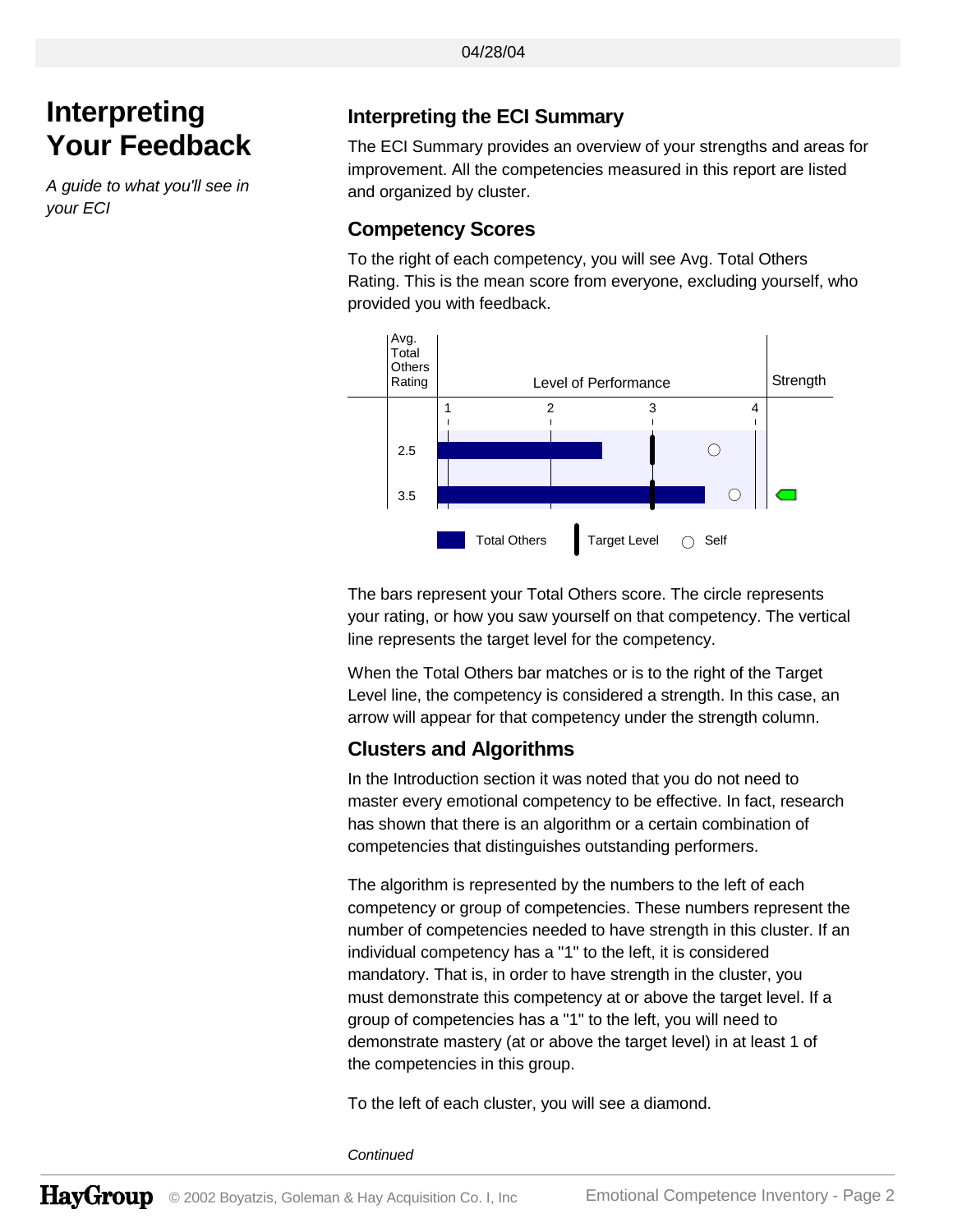The shading of the diamond indicates your overall strength for this cluster of competencies, determined by the algorithm.

- Indicates a solid cluster strength (algorithm has been met)
- Indicates you are close to a strength, but need to develop at least one more competency to meet the algorithm criteria
- Indicates an area for development

#### **Interpreting the ECI Detail Report**

The ECI competency detail report provides scores by rater group for each of the emotional competencies measured in this report.

*Competency Scales:* To the right of the graph, the specific behaviors for each competency are arranged in a scale of increasing intensity, sophistication, complexity, or completeness. These scales also reflect the manner in which people tend to develop the competency, with the easier behaviors at the bottom of the scale and the hardest at the top. For each group of people who provided feedback you receive a single-scale score which reflects their overall opinion, with the items from the "higher" part of the scale weighted more heavily. This score is shown as a bar on a graph for each competency.



*Target Levels:* For each competency, a desirable level has been selected to represent the level at which use of the competency is likely to be most effective. This level is indicated by the shaded area of the graph.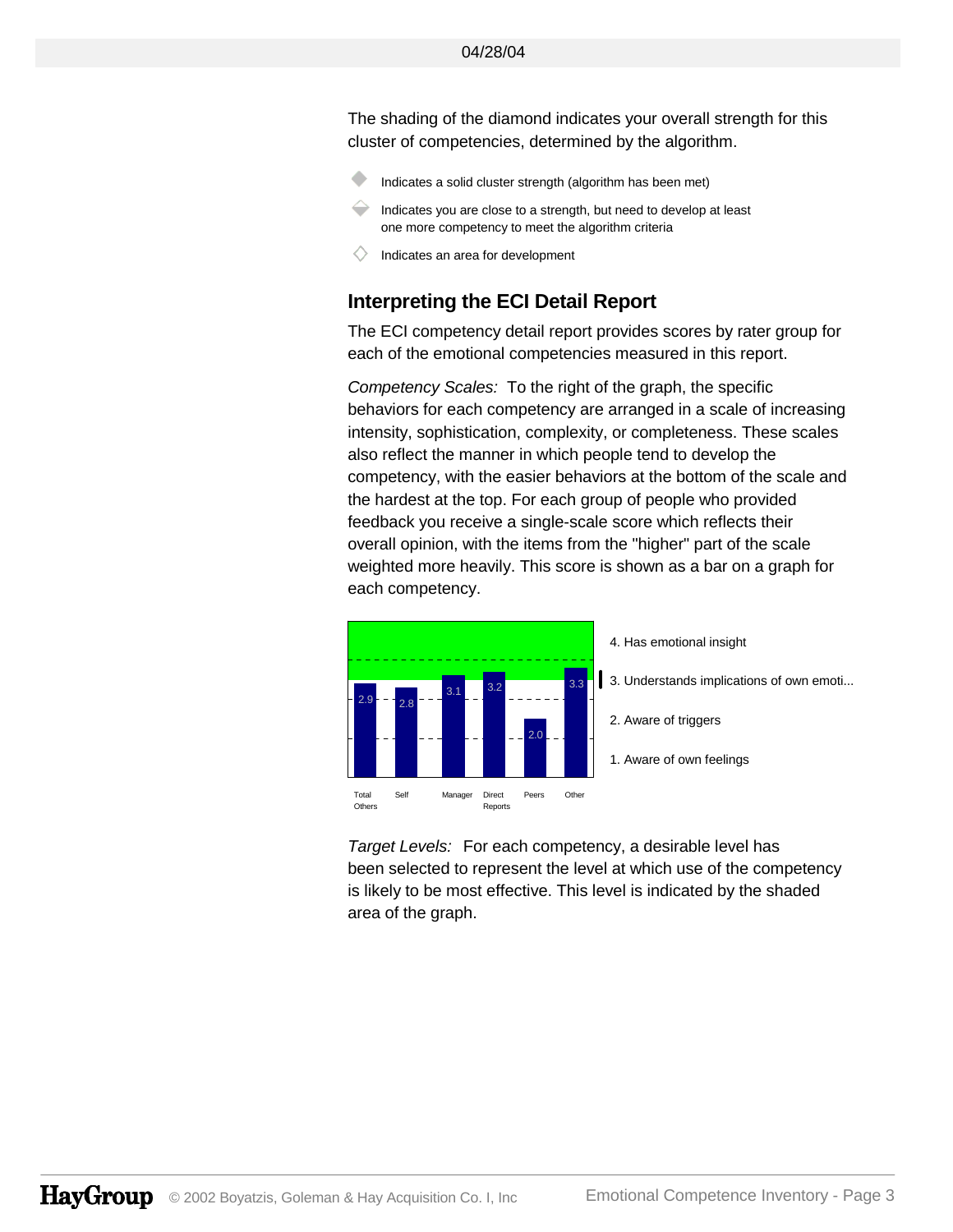# **Emotional Intelligence Competence Model**



#### **Self-Awareness**

- Emotional Self-Awareness
- Accurate Self-Assessment
- Self-Confidence

#### **Self-Management**

- Emotional Self-Control
- Transparency
- Adaptability
- Achievement
- Initiative
- Optimism

#### **Social Awareness**

- Empathy
- Organizational Awareness
- Service Orientation

### **Relationship Management**

- Developing Others
- Inspirational Leadership
- Change Catalyst
- Influence
- Conflict Management
- Teamwork and Collaboration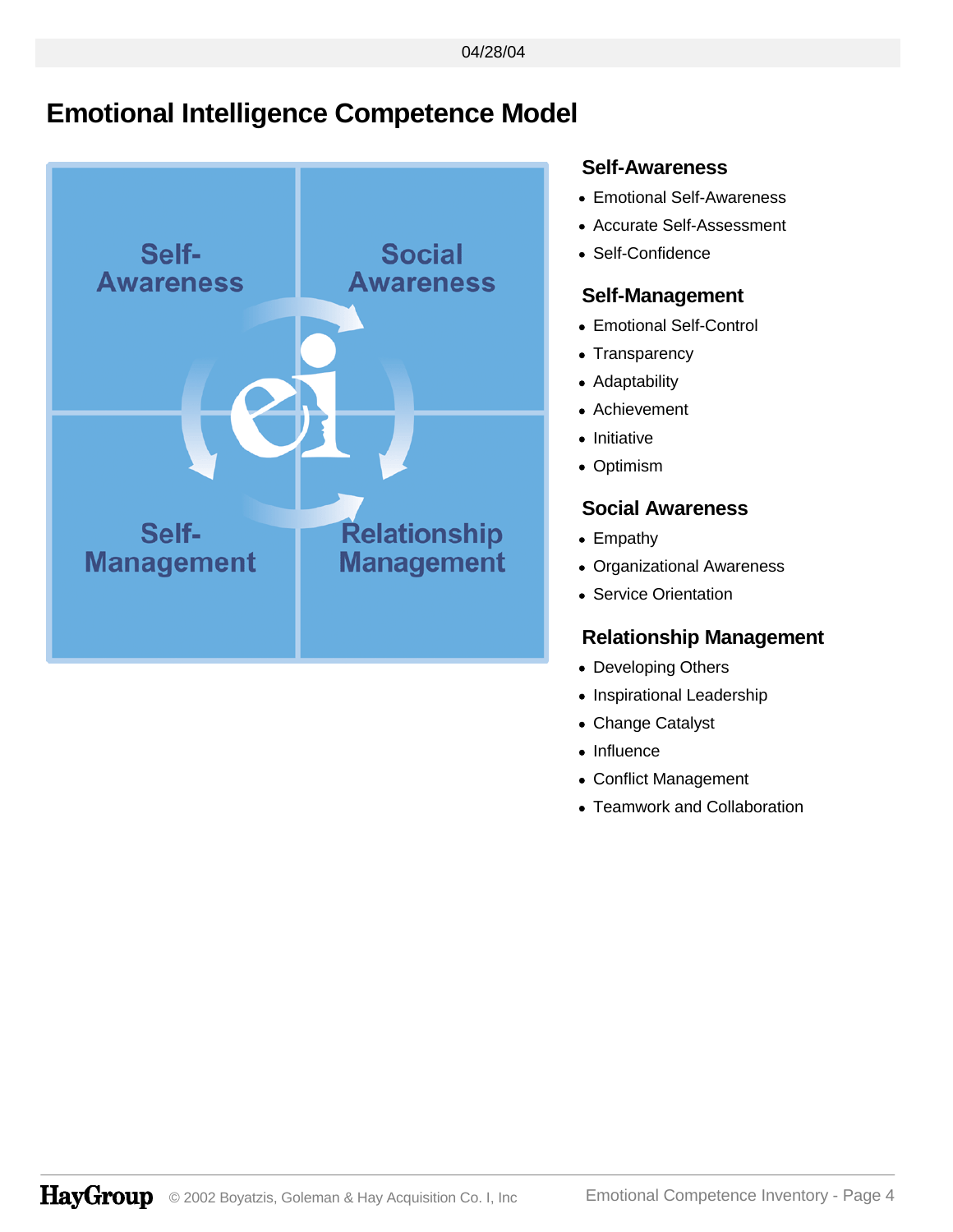# **Introduction to your Survey Results**

*Summarizes the source and quality of the feedback data*

This report is based on the responses of 16 individuals as shown below.



17 questionnaires were returned in time to be included in this feedback. 1 questionnaire (Peers) was discarded because less than 75% of the items were answered, or familiarity was indicated to be very low.

#### **Rater Familiarity**

When making their ratings, raters indicated their familiarity with your job performance and their frequency of work-related contact with you. Responses to these questions were used to determine the credibility of the ratings. The credibility of the ratings for each perspective is reported above.

The higher the credibility, the more attention you should pay to the ratings. Low credibility can occur when raters report that they are relatively unfamiliar with your job performance, or have relatively infrequent work-related contact with you (or both). You should place less weight on feedback from perspectives with low to moderate credibility.

#### **Rater Agreement**

The level of rater agreement for perspectives with two or more raters is reported above. The higher the agreement, the more consistent the ratings within the perspective.

Agreement can be low for a number of reasons. Low agreement may indicate that some raters are less familiar with your performance than others. Low agreement may also indicate that the raters interact with you in different situations and see different aspects of your behavior. If the agreement for a perspective is low or moderate you should take time to consider the likely cause of the inconsistency and to adjust your evaluation of the feedback appropriately.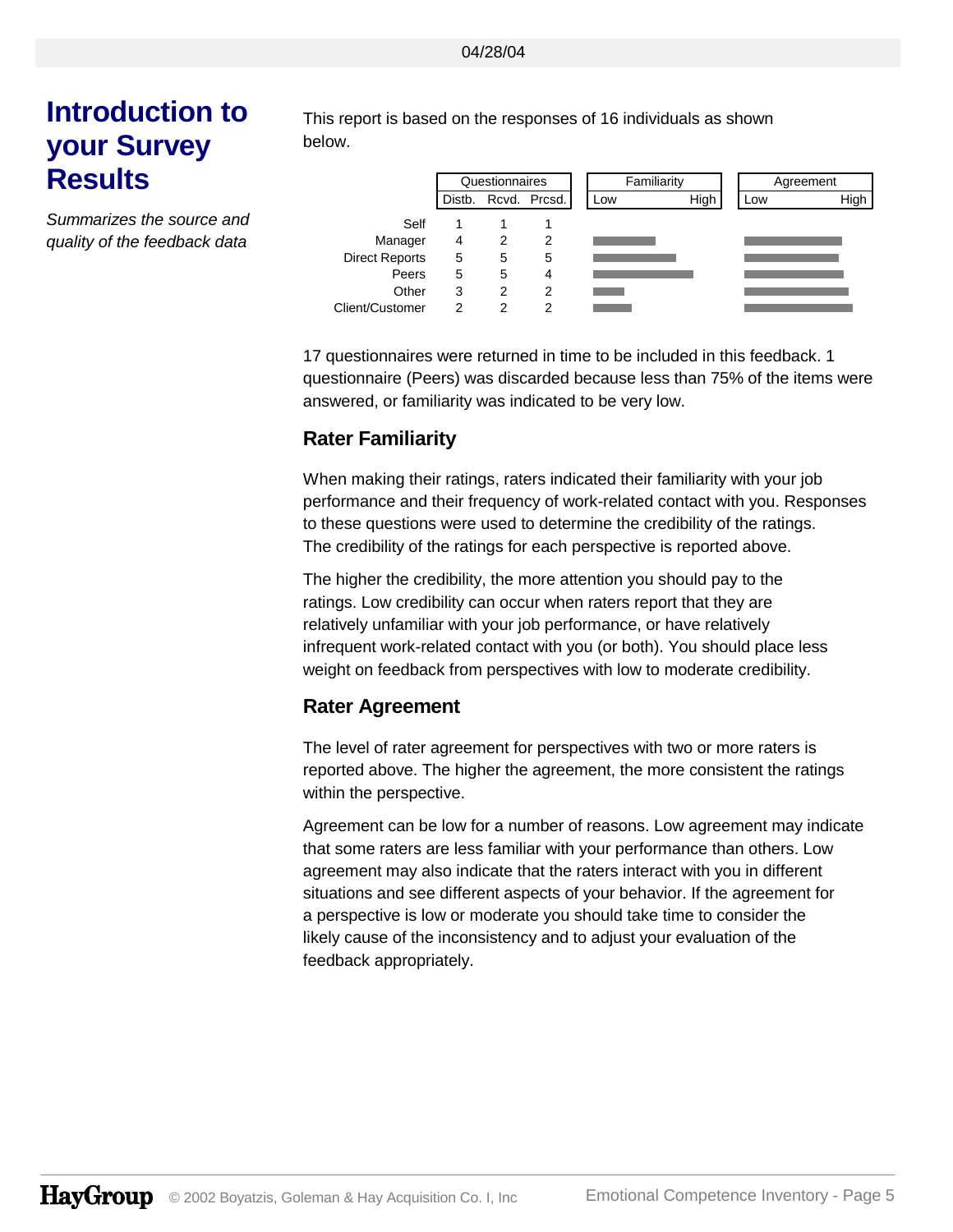# **ECI Summary**



- Close to Cluster Strength
	-

Cluster to Develop ◇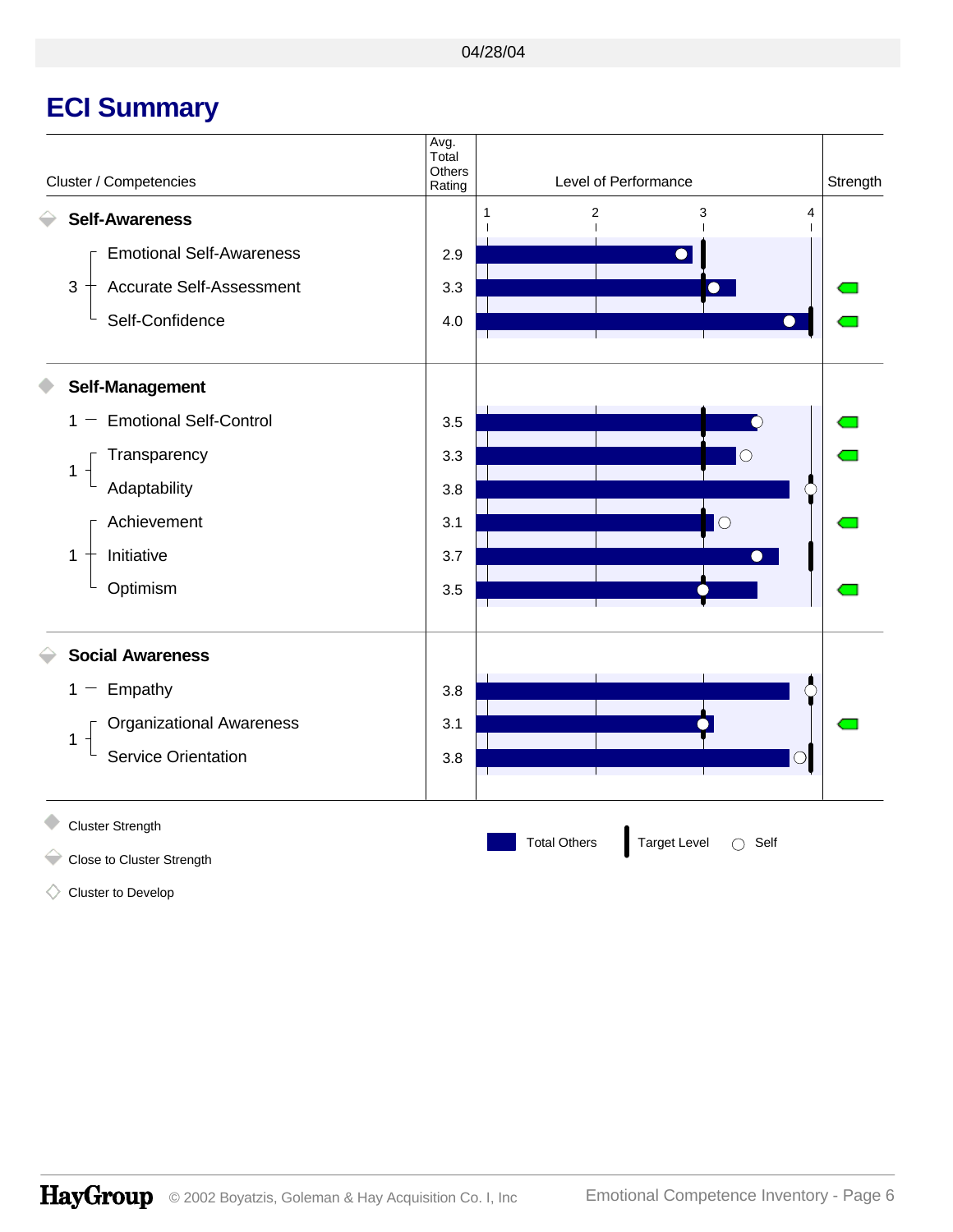# **ECI Summary**



Close to Cluster Strength

Cluster to Develop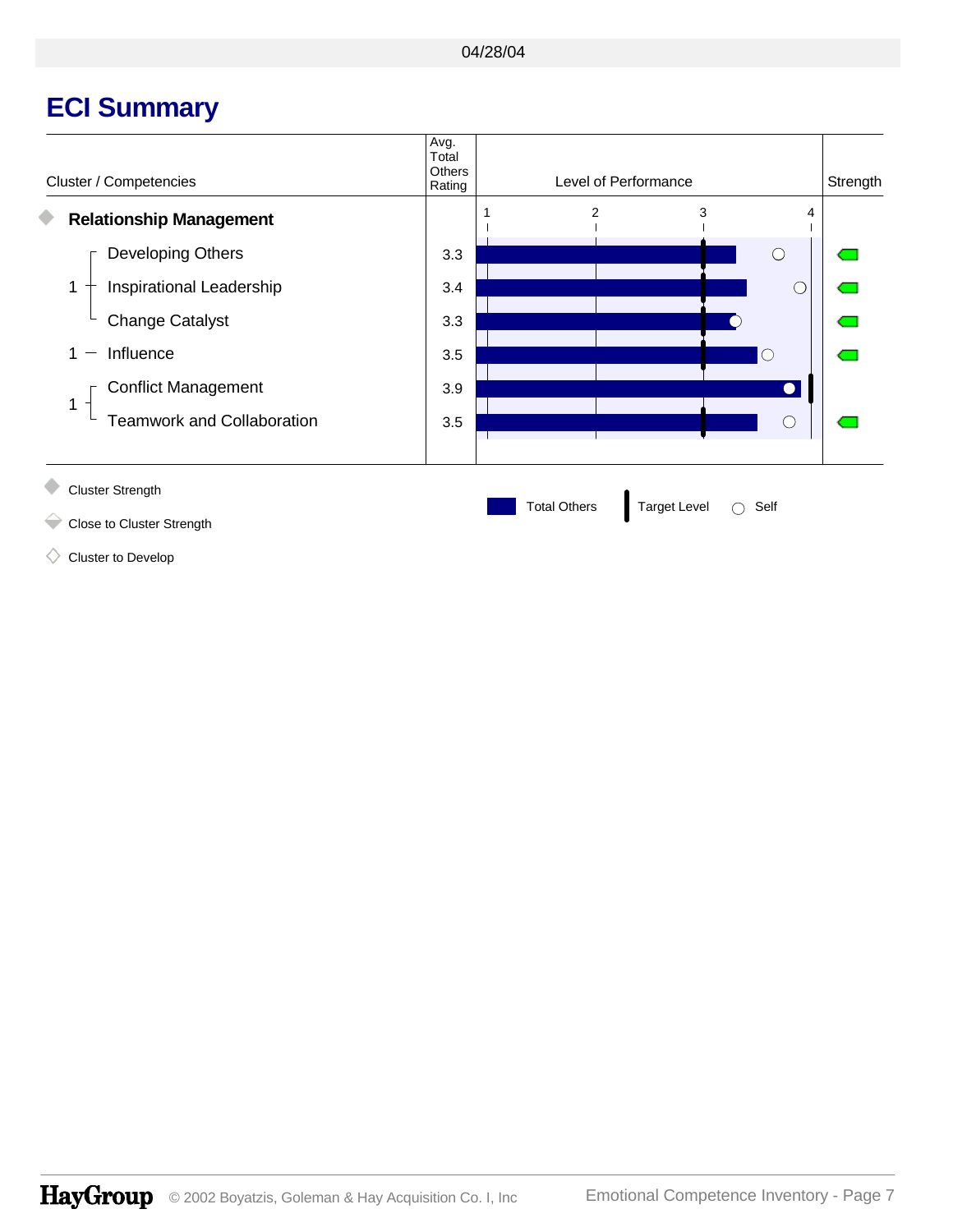# **Self-Awareness** Target Level

### **Emotional Self-Awareness**

Recognizing how our emotions affect our performance.



### **Accurate Self-Assessment**

Knowing one's own inner resources, abilities and limits.



### **Self-Confidence**

A strong sense of one's self-worth and capabilities.

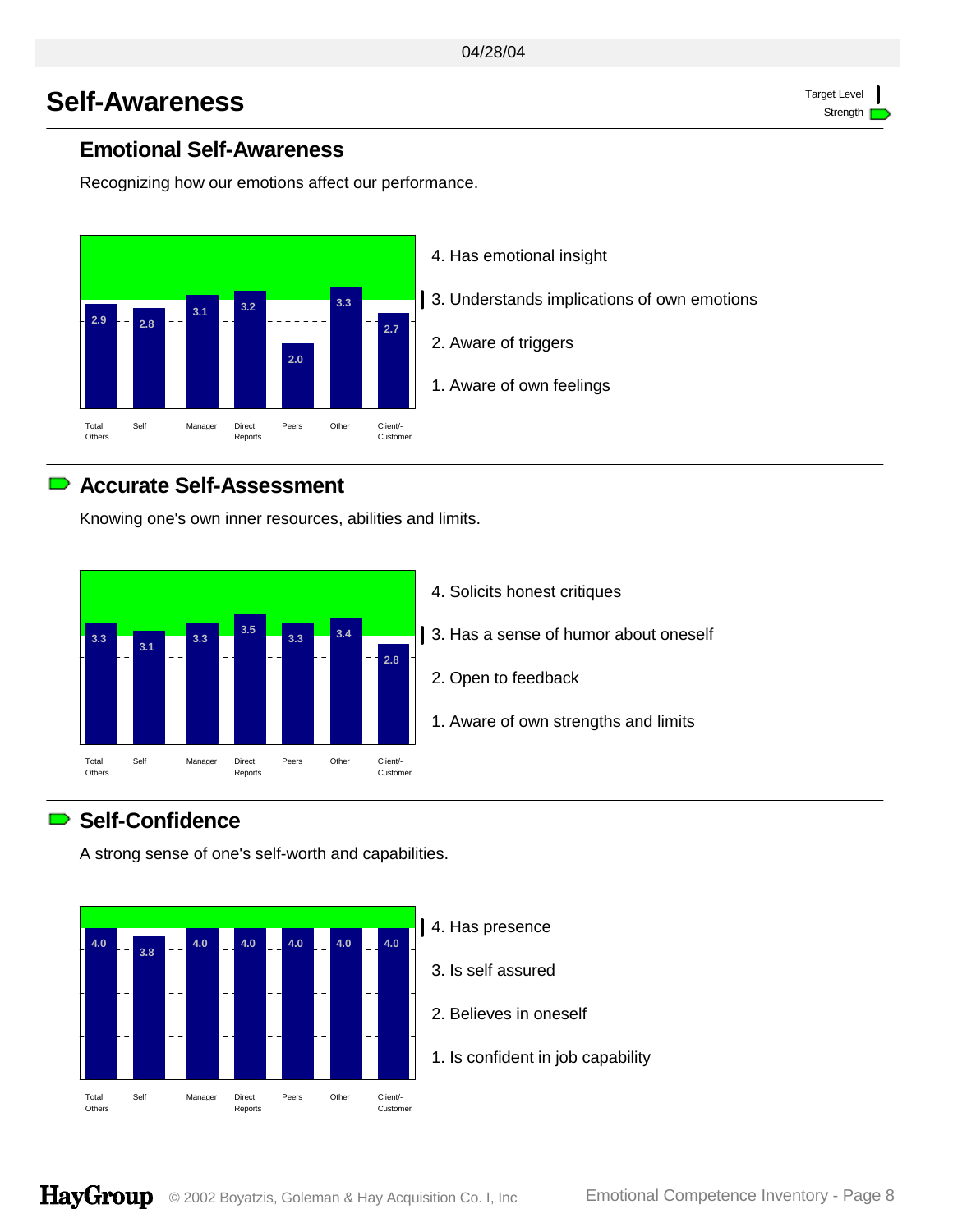# **Self-Management** Target Level

### **Emotional Self-Control**

Keeping disruptive emotions and impulses in check.



### **Transparency**

Maintaining integrity, acting congruently with one's values.



# **Adaptability**

Flexibility in handling change.



- 4. Adapts or changes strategy
	- 3. Handles unexpected demands
	- 2. Adapts to situations
	- 1. Open to new ideas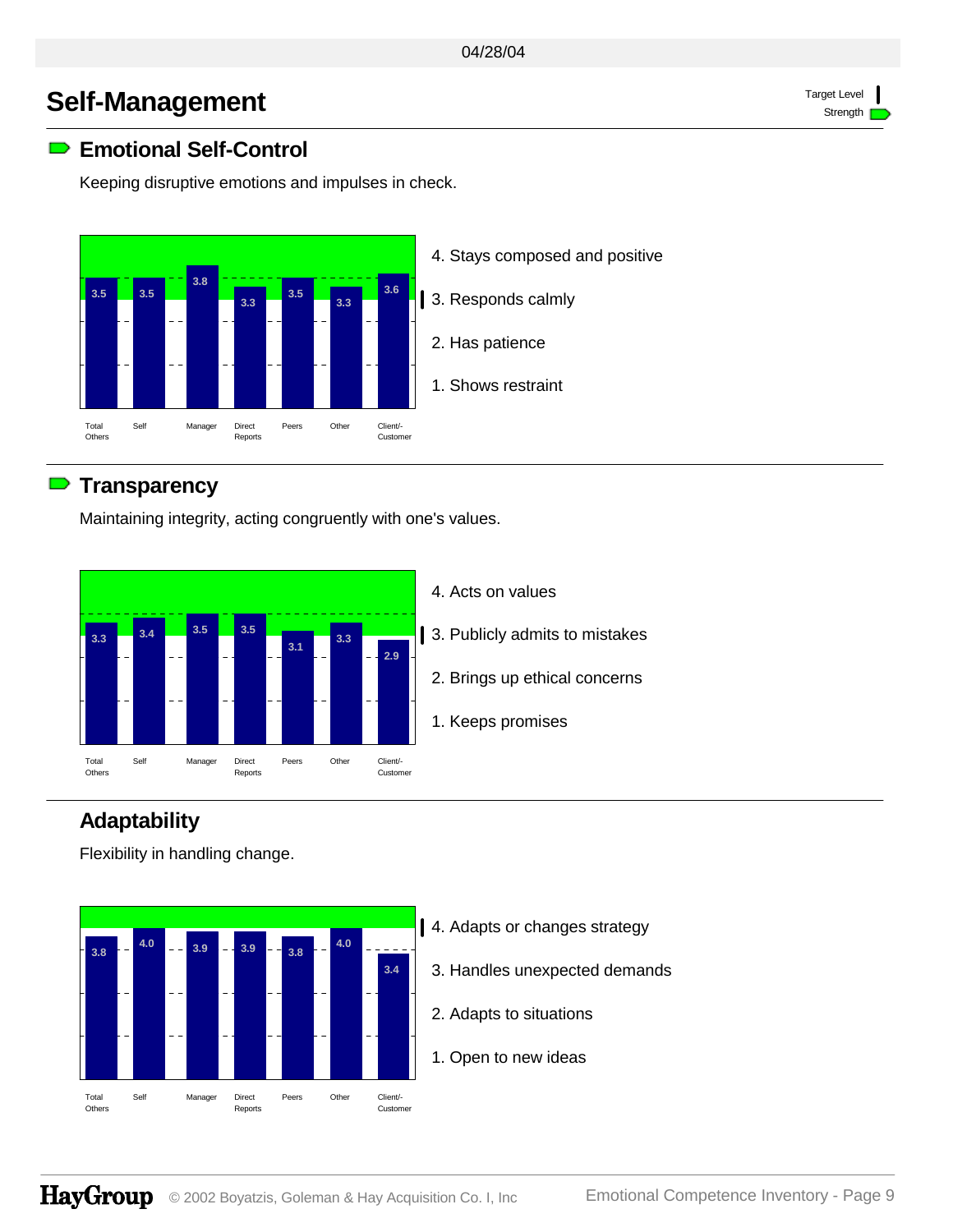# **Self-Management** Target Level

### **Achievement**

Striving to improve or meeting a standard of excellence.



### **Initiative**

Readiness to act on opportunities.



# **Optimism**

Persistence in pursuing goals despite obstacles and setbacks.



- 4. Learns from setbacks
- 3. Is resilient
	- 2. Is optimistic about the future
	- 1. Has positive expectations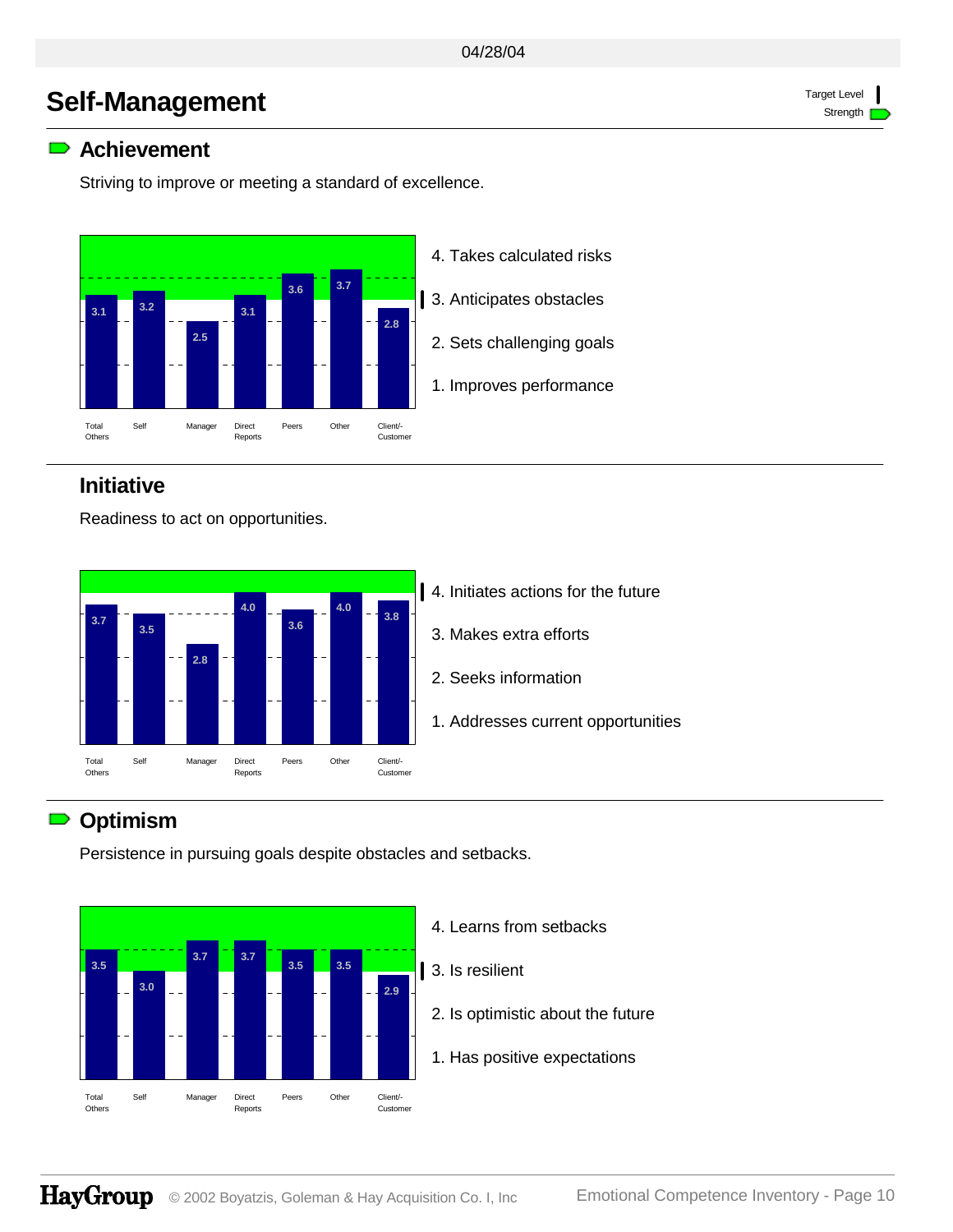# **Social Awareness** Target Level

### **Empathy**

Sensing others' feelings and perspectives, and taking an active interest in their concerns.



### **Organizational Awareness**

Reading a group's emotional currents and power relationships.



4. Understands underlying issues 13. Understands organizational politics 2. Understands climate and culture 1. Understands informal structure

# **Service Orientation**

Anticipating, recognizing, and meeting customers' or clients' needs.



- 4. Matches customer needs
	- 3. Takes personal responsibility
	- 2. Monitors satisfaction
	- 1. Makes self available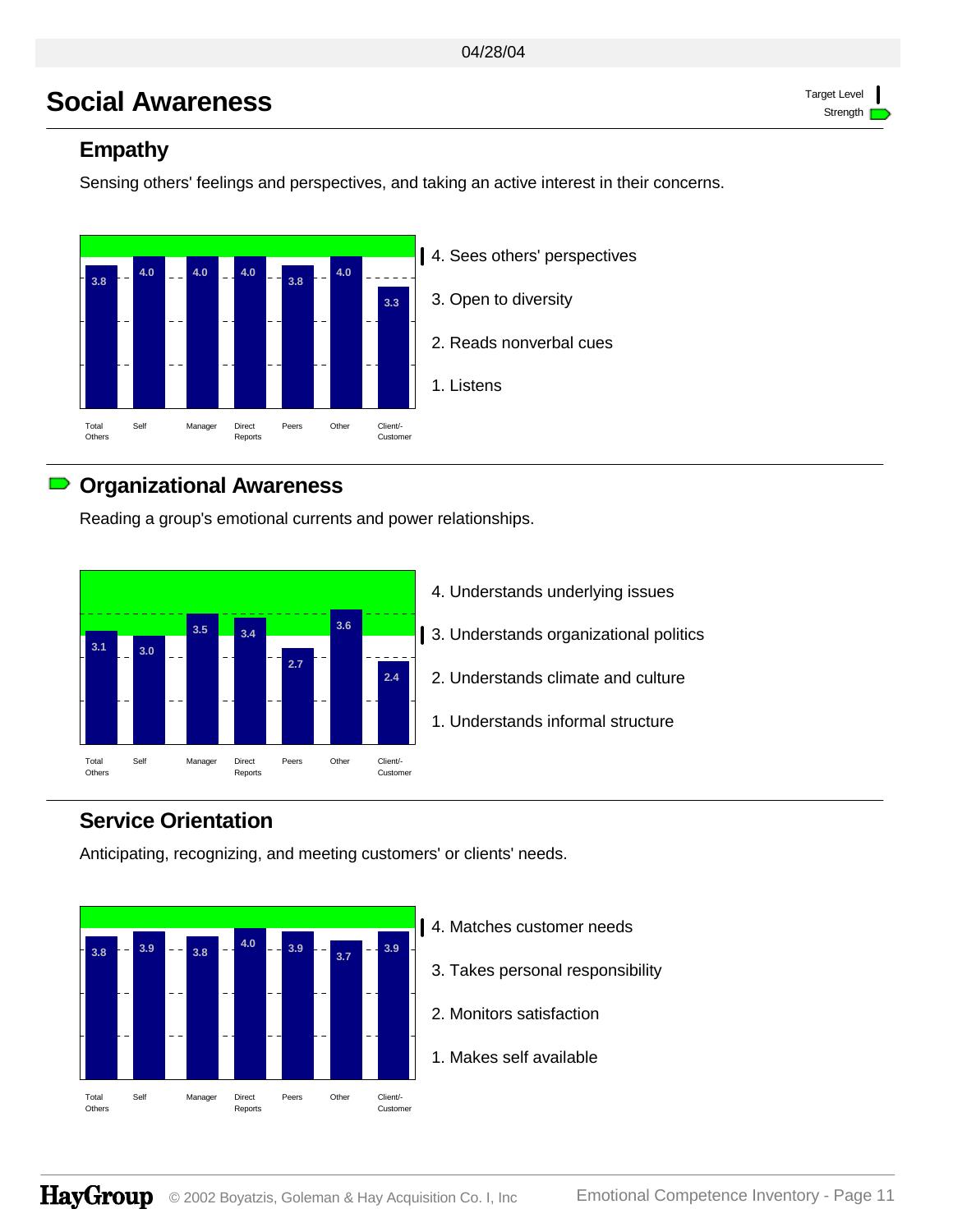# **Relationship Management** Target Level

### **■** Developing Others

Sensing others' development needs and bolstering their abilities.



### **Inspirational Leadership**

Inspiring and guiding individuals and groups.



### **Change Catalyst**

Initiating or managing change.



- 4. Champions change
- 1 3. Personally leads change
	- 2. Acts to support change
	- 1. Defines general need for change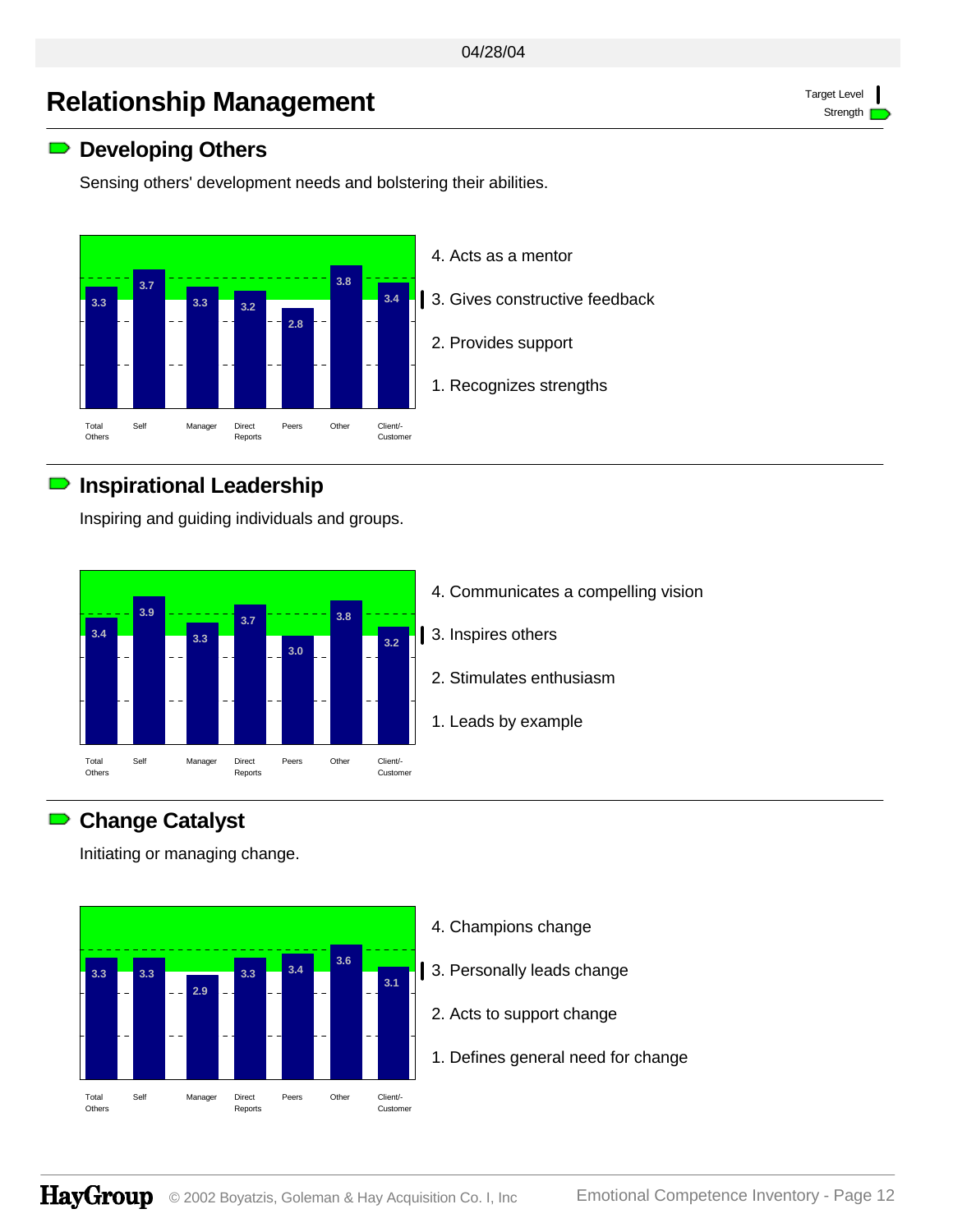# **Relationship Management** Target Level

#### **Influence**

Having impact on others.



- 4. Develops behind the scenes support
- 3. Uses indirect influence
	- 2. Anticipates impact of actions or words
- 1. Engages audience

### **Conflict Management**

Negotiating and resolving conflict.



# **Teamwork and Collaboration**

Working with others towards a shared goal. Creating group synergy in pursuing collective goals.

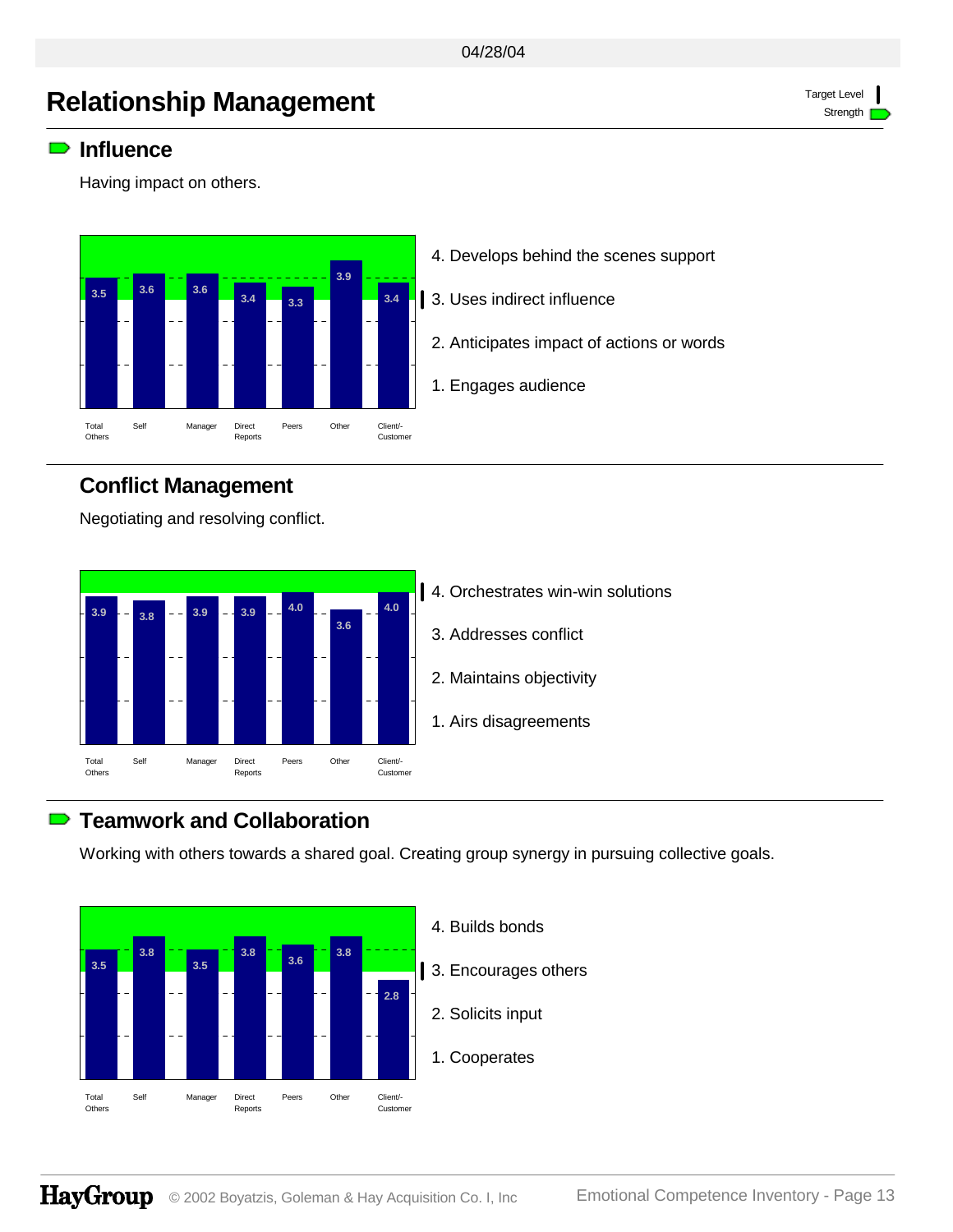# *Item Frequency Report Self-Awareness Cluster*

|                 |                                                                  |       | <b>Self</b>  |       | <b>Manager</b> |              | <b>Direct Reports</b> |              |       | <b>Peers</b> |              |
|-----------------|------------------------------------------------------------------|-------|--------------|-------|----------------|--------------|-----------------------|--------------|-------|--------------|--------------|
|                 |                                                                  | Never | Consistently | Never |                | Consistently | Never                 | Consistently | Never |              | Consistently |
|                 | Level Item # Emotional Self-Awareness                            |       |              |       |                |              |                       |              |       |              |              |
|                 | 68 Is aware of own feelings                                      |       |              |       |                |              |                       |              |       |              |              |
| $\sim$          | Recognizes the situations that arouse strong emotions in him/her |       |              |       |                |              |                       | 3            |       |              |              |
| $\overline{1}3$ | 27 Knows how his/her feelings affect his/her actions             |       |              |       |                |              |                       |              |       |              |              |
|                 | 16 Reflects on underlying reasons for feelings                   |       |              |       |                |              |                       |              |       |              |              |

|       |                                              |                                |  | <b>Self</b>  |       |  | <b>Manager</b> |       |  | <b>Direct Reports</b> |              | <b>Peers</b> |        |    |
|-------|----------------------------------------------|--------------------------------|--|--------------|-------|--|----------------|-------|--|-----------------------|--------------|--------------|--------|----|
|       |                                              | Consistently<br>Never<br>Never |  | Consistently | Never |  | Consistently   | Never |  |                       | Consistently |              |        |    |
| Level | <b>Item # Accurate Self-Assessment</b>       |                                |  |              |       |  |                |       |  |                       |              |              |        |    |
|       | 53 Acknowledges own strengths and weaknesses |                                |  |              |       |  |                |       |  |                       |              |              |        |    |
|       | 21 Is defensive when receiving feedback      |                                |  |              |       |  |                |       |  |                       | 2            |              |        |    |
| ∣3    | 6 Has a sense of humor about oneself         |                                |  |              |       |  |                |       |  | 4                     |              |              |        | -3 |
|       | 15 Looks for feedback, even if hard to hear  |                                |  |              |       |  | ⌒              |       |  | - 3                   |              |              | $\sim$ |    |

|                |                                             | <b>Self</b><br>Consistently<br>Never |  |  | Manager |  |              |       | <b>Direct Reports</b> |              |       | <b>Peers</b> |  |    |              |
|----------------|---------------------------------------------|--------------------------------------|--|--|---------|--|--------------|-------|-----------------------|--------------|-------|--------------|--|----|--------------|
|                |                                             |                                      |  |  | Never   |  | Consistently | Never |                       | Consistently | Never |              |  |    | Consistently |
| Level          | Intem# Self-Confidence                      |                                      |  |  |         |  |              |       |                       |              |       |              |  |    |              |
|                | 55 Believes oneself to be capable for a job |                                      |  |  |         |  | ◠            |       |                       |              |       |              |  | 22 |              |
|                | 62 Doubts his/her own ability               |                                      |  |  |         |  |              |       |                       |              |       | າ            |  |    |              |
|                | 48 Presents self in an assured manner       |                                      |  |  |         |  | ົ            |       |                       |              |       |              |  |    | 3            |
| $\mathbf{1}$ 4 | 31 Has "presence"                           |                                      |  |  |         |  |              |       |                       | 4            |       |              |  |    |              |

\* Indicates that some of your assessors did not respond to this item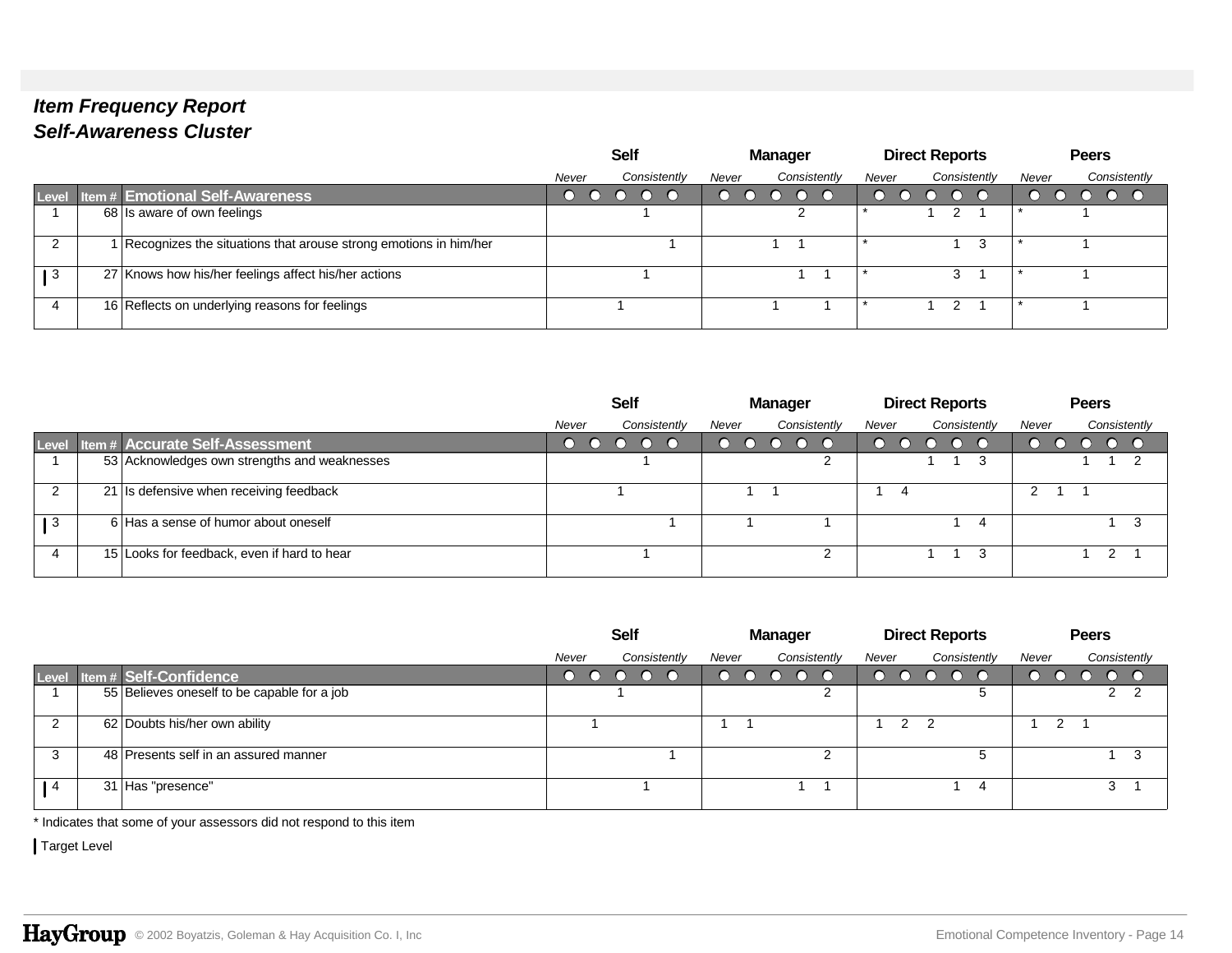# *Item Frequency Report Self-Awareness Cluster*

|       |                                                                  |       | <b>Other</b> |        | <b>Client/Customer</b> |
|-------|------------------------------------------------------------------|-------|--------------|--------|------------------------|
|       |                                                                  | Never | Consistently | Never  | Consistently           |
| Level | <b>Item # Emotional Self-Awareness</b>                           |       |              | $\cap$ |                        |
|       | 68 Is aware of own feelings                                      |       |              |        |                        |
| 2     | Recognizes the situations that arouse strong emotions in him/her |       |              |        | っ                      |
| 3     | 27 Knows how his/her feelings affect his/her actions             |       |              |        |                        |
| 4     | 16 Reflects on underlying reasons for feelings                   |       | າ            |        | ◠                      |

|       |                                              |       | <b>Other</b>                                    |        | <b>Client/Customer</b> |  |
|-------|----------------------------------------------|-------|-------------------------------------------------|--------|------------------------|--|
|       |                                              | Never | Consistently                                    | Never  | Consistently           |  |
| Level | <b>Item # Accurate Self-Assessment</b>       |       | $\left( \begin{array}{c} 1 \end{array} \right)$ | $\cap$ |                        |  |
|       | 53 Acknowledges own strengths and weaknesses |       | າ                                               |        |                        |  |
| ົ     | 21 Is defensive when receiving feedback      |       |                                                 |        |                        |  |
| 3     | 6 Has a sense of humor about oneself         |       | っ                                               |        |                        |  |
| 4     | 15 Looks for feedback, even if hard to hear  |       | റ                                               |        | ⌒                      |  |

|                |                                             |       | Other |              |       | <b>Client/Customer</b> |  |              |
|----------------|---------------------------------------------|-------|-------|--------------|-------|------------------------|--|--------------|
|                |                                             | Never |       | Consistently | Never |                        |  | Consistently |
| Level          | <b>Item# Self-Confidence</b>                | ∩     |       |              | n     |                        |  |              |
|                | 55 Believes oneself to be capable for a job |       |       |              |       |                        |  |              |
| 2              | 62 Doubts his/her own ability               |       |       |              |       | ◠                      |  |              |
| 3              | 48 Presents self in an assured manner       |       |       | ⌒            |       |                        |  | ົ            |
| $\overline{4}$ | 31 Has "presence"                           |       |       | ⌒            |       |                        |  |              |

\* Indicates that some of your assessors did not respond to this item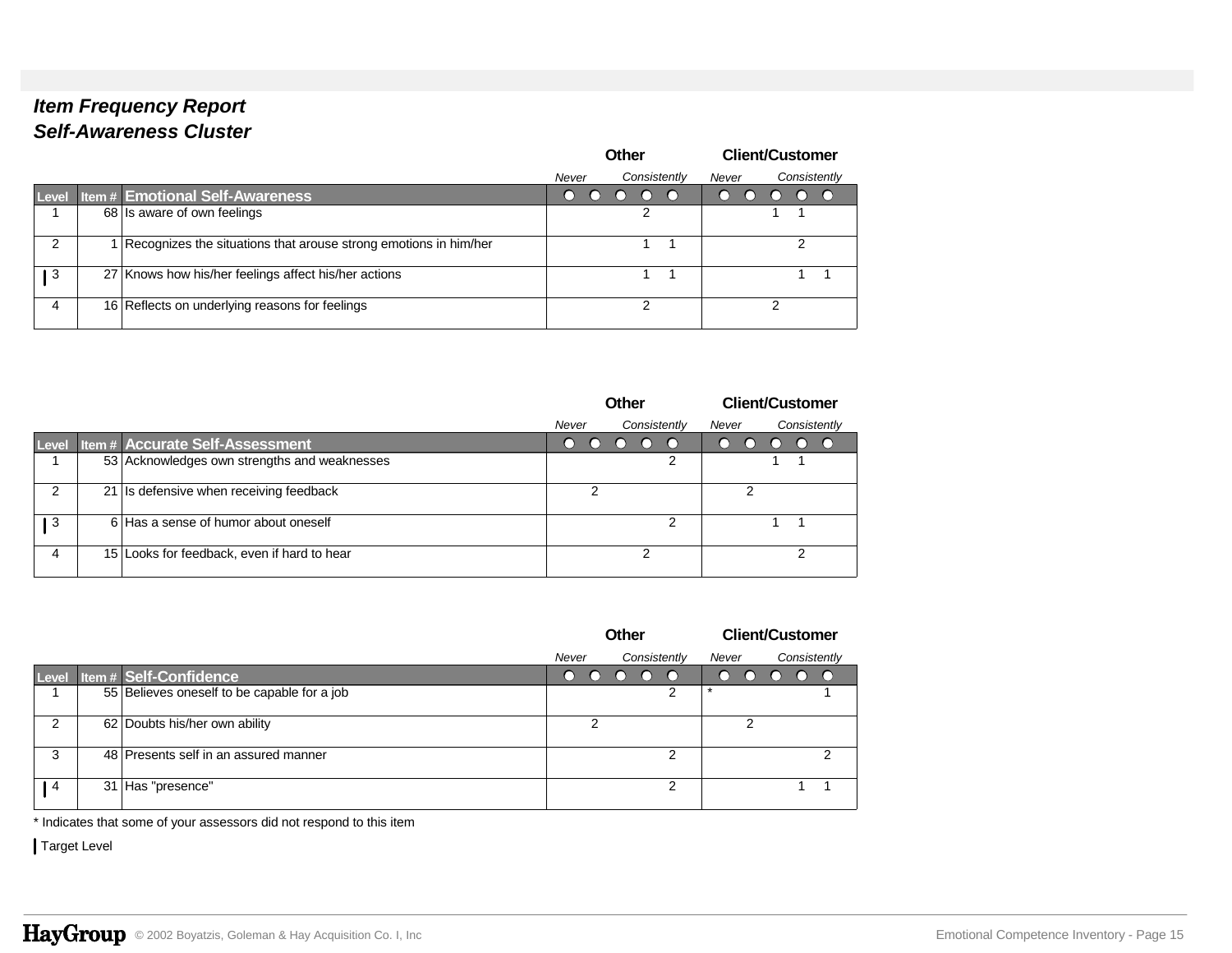|                 |                                                        | <b>Self</b>           | Manager               | <b>Direct Reports</b> | <b>Peers</b>          |
|-----------------|--------------------------------------------------------|-----------------------|-----------------------|-----------------------|-----------------------|
|                 |                                                        | Consistently<br>Never | Consistently<br>Never | Consistently<br>Never | Consistently<br>Never |
|                 | Level Item # Emotional Self-Control                    |                       |                       |                       | $\cap$ $\cap$         |
|                 | 60 Acts impulsively                                    |                       |                       | 2 <sup>3</sup>        |                       |
| റ               | 37 Gets impatient or shows frustration                 |                       | ◠                     | $\mathcal{P}$         |                       |
| $\overline{1}3$ | 40 Behaves calmly in stressful situations              |                       | ົ                     | 4                     |                       |
| Δ               | 24 Stays composed and positive, even in trying moments |                       | າ                     | -3                    | 3                     |

|     |                                                          |       | <b>Self</b>  |       | <b>Manager</b> |              |   | <b>Direct Reports</b> |   |              |       | <b>Peers</b> |                |
|-----|----------------------------------------------------------|-------|--------------|-------|----------------|--------------|---|-----------------------|---|--------------|-------|--------------|----------------|
|     |                                                          | Never | Consistently | Never |                | Consistently |   | Never                 |   | Consistently | Never |              | Consistently   |
|     | Level   Item #   Transparency                            |       |              |       |                | $\cap$       |   |                       | ∩ |              |       |              |                |
|     | 44 Keeps his/her promises                                |       |              |       |                |              | ◠ |                       |   | 2 3          |       |              | 3              |
| ⌒   | 22 Brings up ethical concerns                            |       |              |       |                |              |   |                       | າ | - 2          |       |              |                |
| l 3 | 47 Acknowledges mistakes                                 |       |              |       |                |              |   |                       |   | 4            |       |              | $\overline{2}$ |
|     | 26 Acts on own values even when there is a personal cost |       |              |       |                |              |   |                       |   | 2 3          |       |              |                |

|    |                                                                      |       | <b>Self</b> |              |       | <b>Manager</b> |              |       | <b>Direct Reports</b> |               |                |       | <b>Peers</b> |                |              |
|----|----------------------------------------------------------------------|-------|-------------|--------------|-------|----------------|--------------|-------|-----------------------|---------------|----------------|-------|--------------|----------------|--------------|
|    |                                                                      | Never |             | Consistently | Never |                | Consistently | Never |                       |               | Consistently   | Never |              |                | Consistently |
|    | Level Item # Adaptability                                            |       |             |              |       |                |              |       |                       |               |                |       |              |                |              |
|    | 9 Adapts ideas based on new information                              |       |             |              |       |                |              |       |                       | $\mathcal{P}$ | $\overline{2}$ |       |              |                | -3           |
|    | 30 Applies standard procedures flexibly                              |       |             |              |       |                |              |       |                       | 3             | -2             |       | 2            |                |              |
| 3  | 49 Handles unexpected demands well                                   |       |             |              |       |                | ົ<br>∼       |       |                       |               | 4              |       |              | 2 <sub>2</sub> |              |
| -4 | 69 Changes overall strategy, goals, or projects to fit the situation |       |             |              |       |                |              |       |                       |               |                |       |              |                |              |

\* Indicates that some of your assessors did not respond to this item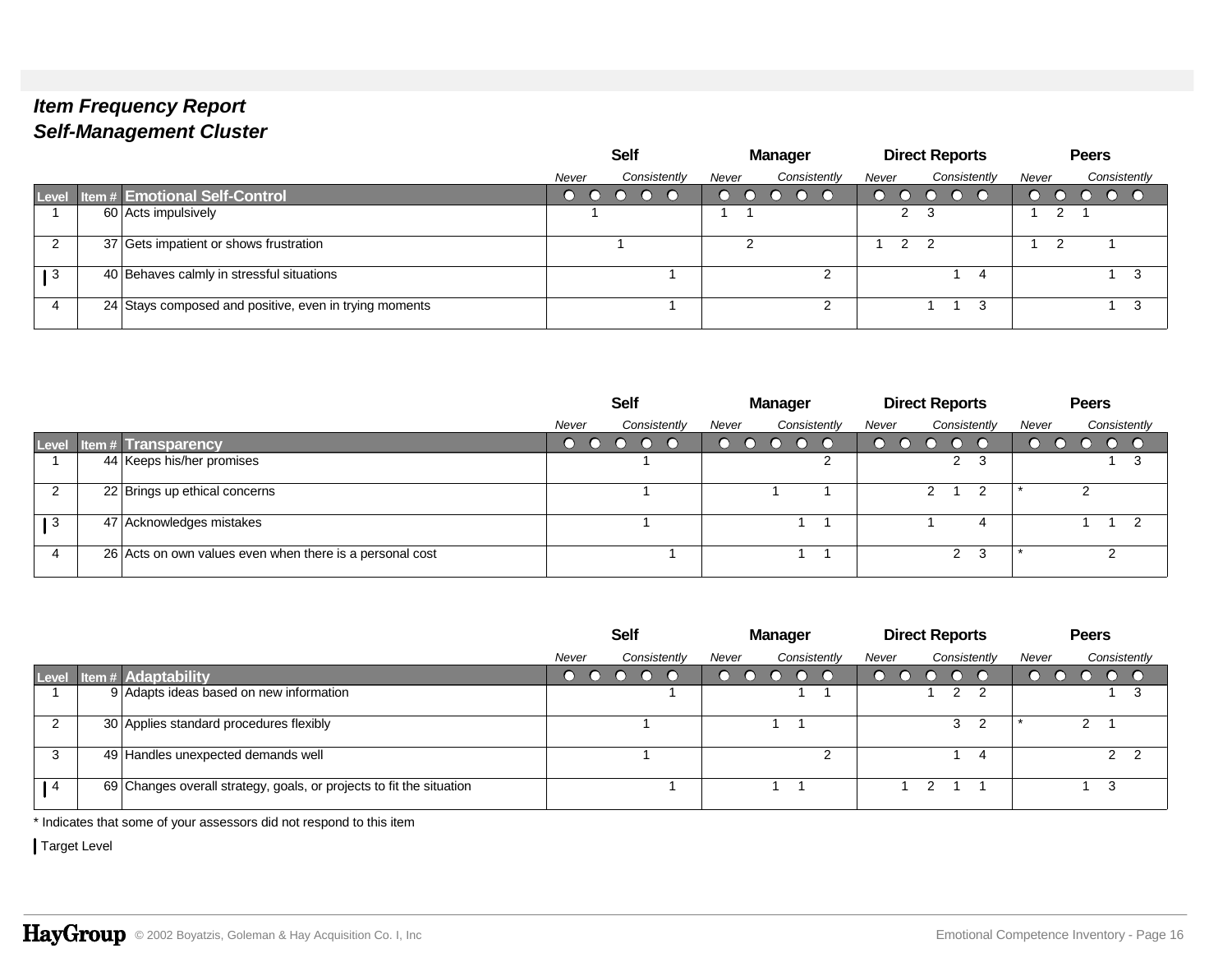|       |                                                        | <b>Other</b><br>Consistently<br>Never |  |  |                    |   |       |  | <b>Client/Customer</b> |              |
|-------|--------------------------------------------------------|---------------------------------------|--|--|--------------------|---|-------|--|------------------------|--------------|
|       |                                                        |                                       |  |  |                    |   | Never |  |                        | Consistently |
| Level | <b>Item # Emotional Self-Control</b>                   |                                       |  |  | $\left($ $\right)$ |   |       |  |                        |              |
|       | 60 Acts impulsively                                    |                                       |  |  |                    |   |       |  |                        |              |
| 2     | 37 Gets impatient or shows frustration                 |                                       |  |  |                    |   |       |  |                        |              |
| 3     | 40 Behaves calmly in stressful situations              |                                       |  |  |                    | 2 |       |  |                        | 2            |
| 4     | 24 Stays composed and positive, even in trying moments |                                       |  |  |                    |   |       |  |                        | 2            |

|       |                                                          |           | Other                                         |   |       | <b>Client/Customer</b> |              |   |
|-------|----------------------------------------------------------|-----------|-----------------------------------------------|---|-------|------------------------|--------------|---|
|       |                                                          | Never     | Consistently                                  |   | Never |                        | Consistently |   |
| Level | <b>Item# Transparency</b>                                | $\bigcap$ | $\left( \begin{array}{c} \end{array} \right)$ |   |       |                        |              |   |
|       | 44 Keeps his/her promises                                |           |                                               | 2 |       |                        |              | 2 |
| 2     | 22 Brings up ethical concerns                            |           |                                               |   |       |                        |              |   |
| l 3   | 47 Acknowledges mistakes                                 |           |                                               |   |       |                        |              |   |
| 4     | 26 Acts on own values even when there is a personal cost |           | ≘                                             |   |       |                        |              |   |

|               |                                                                      |       | Other |              |       | <b>Client/Customer</b> |  |              |
|---------------|----------------------------------------------------------------------|-------|-------|--------------|-------|------------------------|--|--------------|
|               |                                                                      | Never |       | Consistently | Never |                        |  | Consistently |
| Level         | <b>Item# Adaptability</b>                                            |       |       |              |       |                        |  |              |
|               | 9 Adapts ideas based on new information                              |       |       | 2            |       |                        |  |              |
| $\mathcal{P}$ | 30 Applies standard procedures flexibly                              |       |       |              |       |                        |  |              |
| 3             | 49 Handles unexpected demands well                                   |       |       |              |       |                        |  |              |
| 4             | 69 Changes overall strategy, goals, or projects to fit the situation |       |       |              |       |                        |  |              |

\* Indicates that some of your assessors did not respond to this item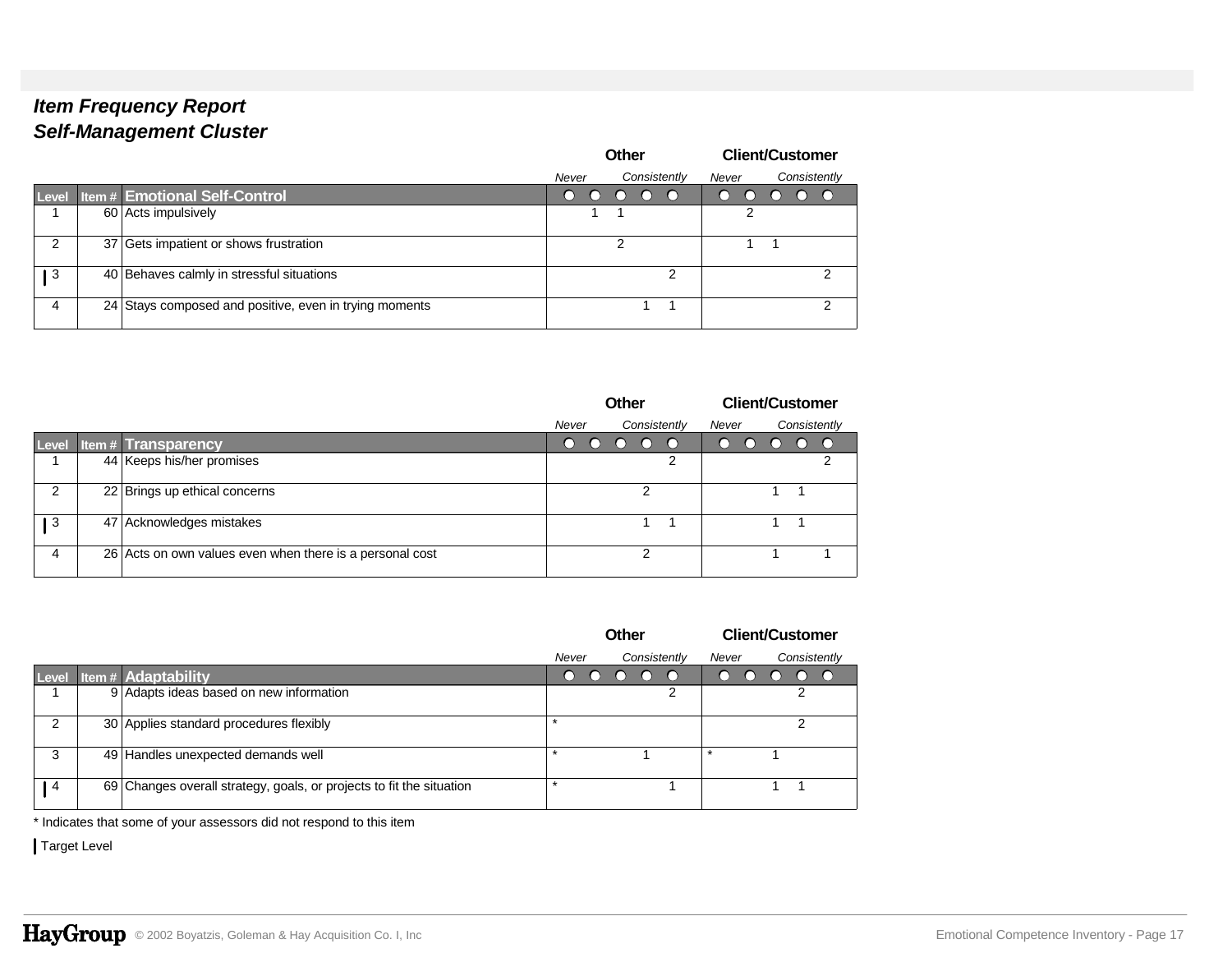|                 |                                           |       | <b>Self</b> |              |       | Manager |              |       |  | <b>Direct Reports</b> |       | <b>Peers</b> |     |    |
|-----------------|-------------------------------------------|-------|-------------|--------------|-------|---------|--------------|-------|--|-----------------------|-------|--------------|-----|----|
|                 |                                           | Never |             | Consistently | Never |         | Consistently | Never |  | Consistently          | Never | Consistently |     |    |
|                 | Level Item # Achievement                  |       |             |              |       |         |              |       |  |                       |       |              |     |    |
|                 | 52 Seeks ways to improve performance      |       |             |              |       |         |              |       |  | 3                     |       |              | 2 2 |    |
| റ               | 10 Sets measurable and challenging goals  |       |             |              |       |         |              |       |  | 3                     |       |              |     |    |
| $\overline{1}3$ | 4 Anticipates obstacles to a goal         |       |             |              |       |         |              |       |  | $3\quad 2$            |       |              | 2   | ົາ |
| 4               | 12 Takes calculated risks to reach a goal |       |             |              |       | ົ       |              |       |  |                       |       |              |     |    |

|              |                                                        |       | <b>Self</b> |              |       | <b>Manager</b> |              |       | <b>Direct Reports</b> |                |              |              |       |   | <b>Peers</b> |                |              |
|--------------|--------------------------------------------------------|-------|-------------|--------------|-------|----------------|--------------|-------|-----------------------|----------------|--------------|--------------|-------|---|--------------|----------------|--------------|
|              |                                                        | Never |             | Consistently | Never |                | Consistently | Never |                       |                |              | Consistently | Never |   |              |                | Consistently |
| Level        | ltem # Initiative                                      |       |             |              |       |                |              |       |                       |                |              |              |       |   |              |                |              |
|              | 66 Hesitates to act on opportunities                   |       |             |              |       |                |              |       | 2 3                   |                |              |              |       | 4 |              |                |              |
|              | 70 Seeks information in unusual ways                   |       |             |              |       |                |              |       |                       | 2 <sup>3</sup> |              |              |       |   |              |                |              |
|              | 56 Cuts through red tape or bends rules when necessary |       |             |              |       |                |              |       |                       |                | $\mathbf{2}$ | - 3          |       |   | C.           |                |              |
| $^{\circ}$ 4 | 3 Initiates actions to create possibilities            |       |             |              |       |                |              |       |                       |                |              | 4            |       |   |              | 2 <sub>2</sub> |              |

|                |                                                     |       | <b>Self</b>  |       | <b>Manager</b> |       | <b>Direct Reports</b> |                |       | <b>Peers</b> |              |
|----------------|-----------------------------------------------------|-------|--------------|-------|----------------|-------|-----------------------|----------------|-------|--------------|--------------|
|                |                                                     | Never | Consistently | Never | Consistently   | Never | Consistently          |                | Never |              | Consistently |
|                | Level Item # Optimism                               |       |              |       |                |       |                       |                |       |              |              |
|                | 2 Has mainly positive expectations                  |       |              |       |                |       |                       |                |       | C,           |              |
| ി              | 13 Believes the future will be better than the past |       |              |       | ົ              |       | $\mathcal{P}$         | -3             |       |              |              |
| $\mathbf{1}$ 3 | 57 Stays positive despite setbacks                  |       |              |       | ◠              |       |                       | 4              |       |              |              |
|                | 72 Learns from setbacks                             |       |              |       |                |       |                       | 2 <sup>3</sup> |       |              |              |

\* Indicates that some of your assessors did not respond to this item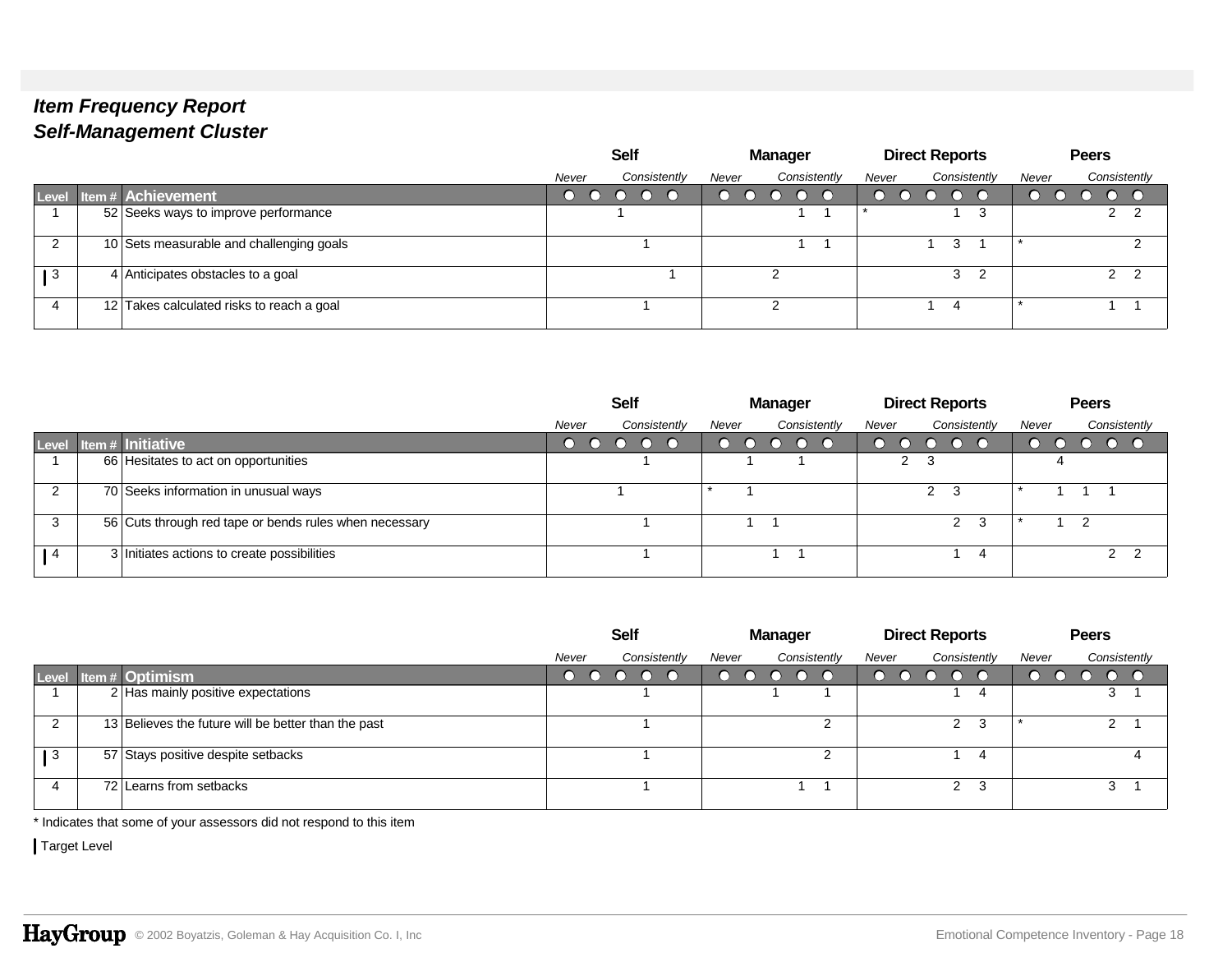|               |                                           |       | Other |    |              |                  | <b>Client/Customer</b> |   |              |
|---------------|-------------------------------------------|-------|-------|----|--------------|------------------|------------------------|---|--------------|
|               |                                           | Never |       |    | Consistently | Never            |                        |   | Consistently |
| <b>Level</b>  | <b>Item # Achievement</b>                 | ( )   |       | [] |              | $\left( \right)$ |                        |   |              |
|               | 52 Seeks ways to improve performance      |       |       |    |              |                  |                        |   |              |
| $\mathcal{P}$ | 10 Sets measurable and challenging goals  |       |       |    |              |                  |                        | າ |              |
| 3             | 4 Anticipates obstacles to a goal         |       |       |    | ◠            |                  |                        | っ |              |
| 4             | 12 Takes calculated risks to reach a goal |       |       |    |              |                  |                        |   |              |

|                |                                                        |       |   | <b>Other</b> |                                               |              |        |  | <b>Client/Customer</b> |              |
|----------------|--------------------------------------------------------|-------|---|--------------|-----------------------------------------------|--------------|--------|--|------------------------|--------------|
|                |                                                        | Never |   |              |                                               | Consistently | Never  |  |                        | Consistently |
| Level          | Item # Initiative                                      |       |   |              | $\left( \begin{array}{c} \end{array} \right)$ |              | $\cap$ |  |                        |              |
|                | 66 Hesitates to act on opportunities                   |       | 2 |              |                                               |              |        |  |                        |              |
| 2              | 70 Seeks information in unusual ways                   |       |   |              |                                               |              |        |  |                        |              |
| 3              | 56 Cuts through red tape or bends rules when necessary |       |   |              |                                               | っ            |        |  |                        |              |
| $\overline{4}$ | 3 Initiates actions to create possibilities            |       |   |              |                                               |              |        |  |                        |              |

|               |                                                     |          | <b>Other</b> |                 |              |                 |  | <b>Client/Customer</b> |              |
|---------------|-----------------------------------------------------|----------|--------------|-----------------|--------------|-----------------|--|------------------------|--------------|
|               |                                                     | Never    |              |                 | Consistently | Never           |  |                        | Consistently |
| Level         | Item # Optimism                                     | $\Omega$ | $\bigcap$    | $\circ$ $\circ$ |              | $\circ$ $\circ$ |  |                        |              |
|               | 2 Has mainly positive expectations                  |          |              |                 |              |                 |  |                        |              |
| $\mathcal{P}$ | 13 Believes the future will be better than the past |          |              |                 | ⌒            |                 |  |                        |              |
| 3             | 57 Stays positive despite setbacks                  |          |              | າ               |              | $\star$         |  |                        |              |
| 4             | 72 Learns from setbacks                             |          |              |                 |              | $\star$         |  |                        |              |

\* Indicates that some of your assessors did not respond to this item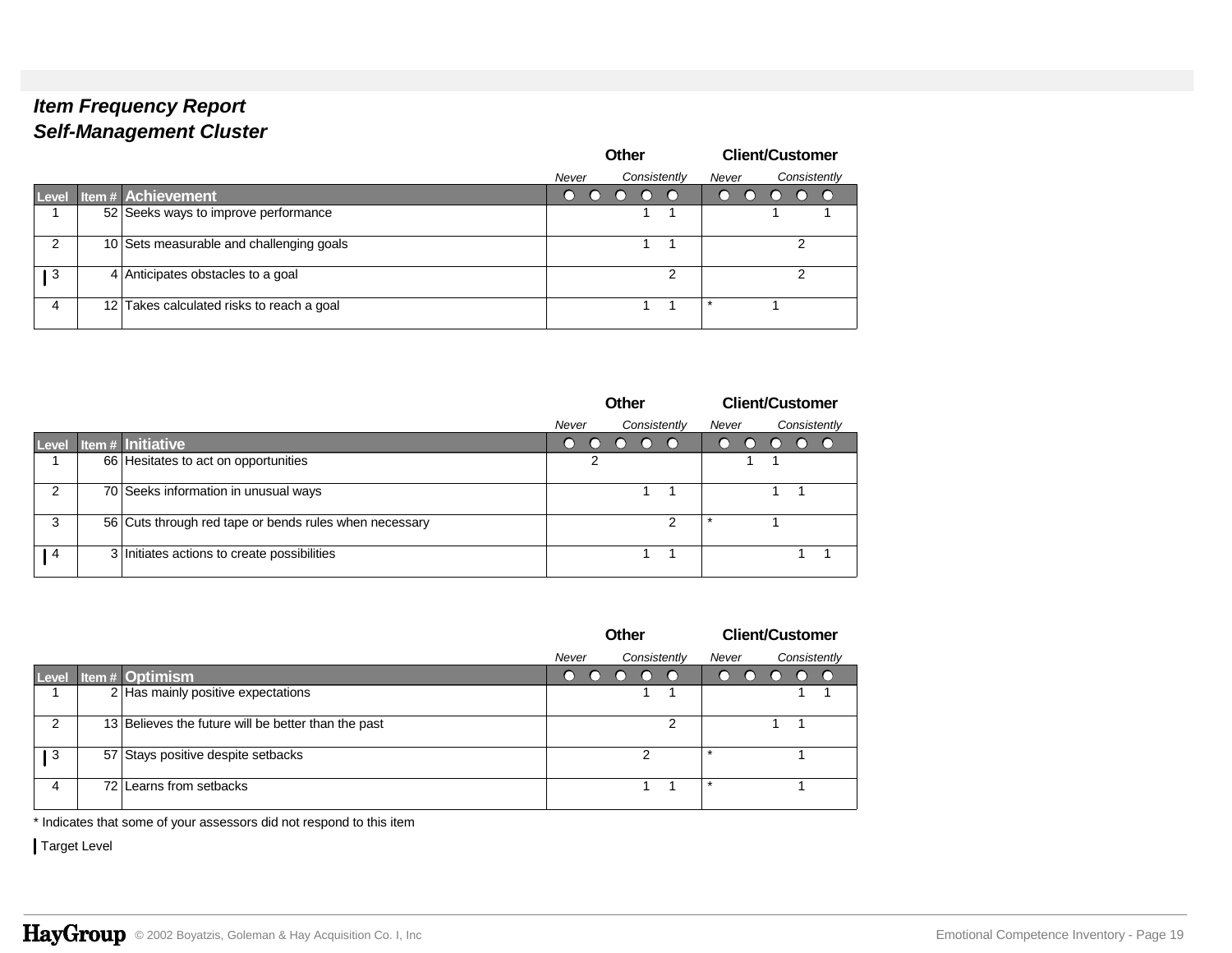### *Item Frequency Report Social Awareness Cluster*

|     |                                                     | <b>Self</b>           | <b>Manager</b>        | <b>Direct Reports</b> | <b>Peers</b>          |
|-----|-----------------------------------------------------|-----------------------|-----------------------|-----------------------|-----------------------|
|     |                                                     | Consistently<br>Never | Consistently<br>Never | Consistently<br>Never | Consistently<br>Never |
|     | Level Item # Empathy                                |                       |                       |                       |                       |
|     | 23 Listens attentively                              |                       |                       | 4                     |                       |
|     | 71 Is attentive to peoples' moods or nonverbal cues |                       |                       | 4                     | $\overline{2}$        |
|     | 19 Relates well to people of diverse backgrounds    |                       |                       | 4                     |                       |
| l 4 | 54 Can see things from someone else's perspective   |                       |                       | 3                     | 2                     |

|       |                                                             |       | <b>Self</b> |              |       | Manager |              |           |   | <b>Direct Reports</b> |   |              |       | <b>Peers</b> |            |  |
|-------|-------------------------------------------------------------|-------|-------------|--------------|-------|---------|--------------|-----------|---|-----------------------|---|--------------|-------|--------------|------------|--|
|       |                                                             | Never |             | Consistently | Never |         | Consistently | Never     |   |                       |   | Consistently | Never | Consistently |            |  |
| Level | <b>Item# Organizational Awareness</b>                       |       |             |              |       |         |              |           |   |                       |   |              |       |              |            |  |
|       | 39 Understands informal structure in the organization       |       |             |              |       |         |              |           |   |                       |   | -3           |       |              | $2\quad 2$ |  |
|       | 43 Understands the organization's unspoken rules            |       |             |              |       |         |              |           |   |                       |   | -3           |       |              |            |  |
| ∣3    | 51 Is not politically savvy at work                         |       |             |              |       |         |              | $\star$ 4 | ົ |                       |   |              |       |              |            |  |
|       | 45 Understands historical reasons for organizational issues |       |             |              |       |         | ົ            |           |   |                       | 3 |              |       |              |            |  |

|            |                                                             | <b>Self</b>           | <b>Manager</b>        | <b>Direct Reports</b> | <b>Peers</b>          |
|------------|-------------------------------------------------------------|-----------------------|-----------------------|-----------------------|-----------------------|
|            |                                                             | Consistently<br>Never | Consistently<br>Never | Consistently<br>Never | Consistently<br>Never |
|            | Level Item # Service Orientation                            |                       |                       |                       |                       |
|            | 17 Makes self available to customers or clients             |                       |                       |                       |                       |
|            | 32 Monitors customer or client satisfaction                 |                       |                       | 3                     |                       |
| 3          | 46 Takes personal responsibility for meeting customer needs |                       |                       | 4                     |                       |
| $\sqrt{4}$ | 64 Matches customer or client needs to services or products |                       |                       | 3                     |                       |

\* Indicates that some of your assessors did not respond to this item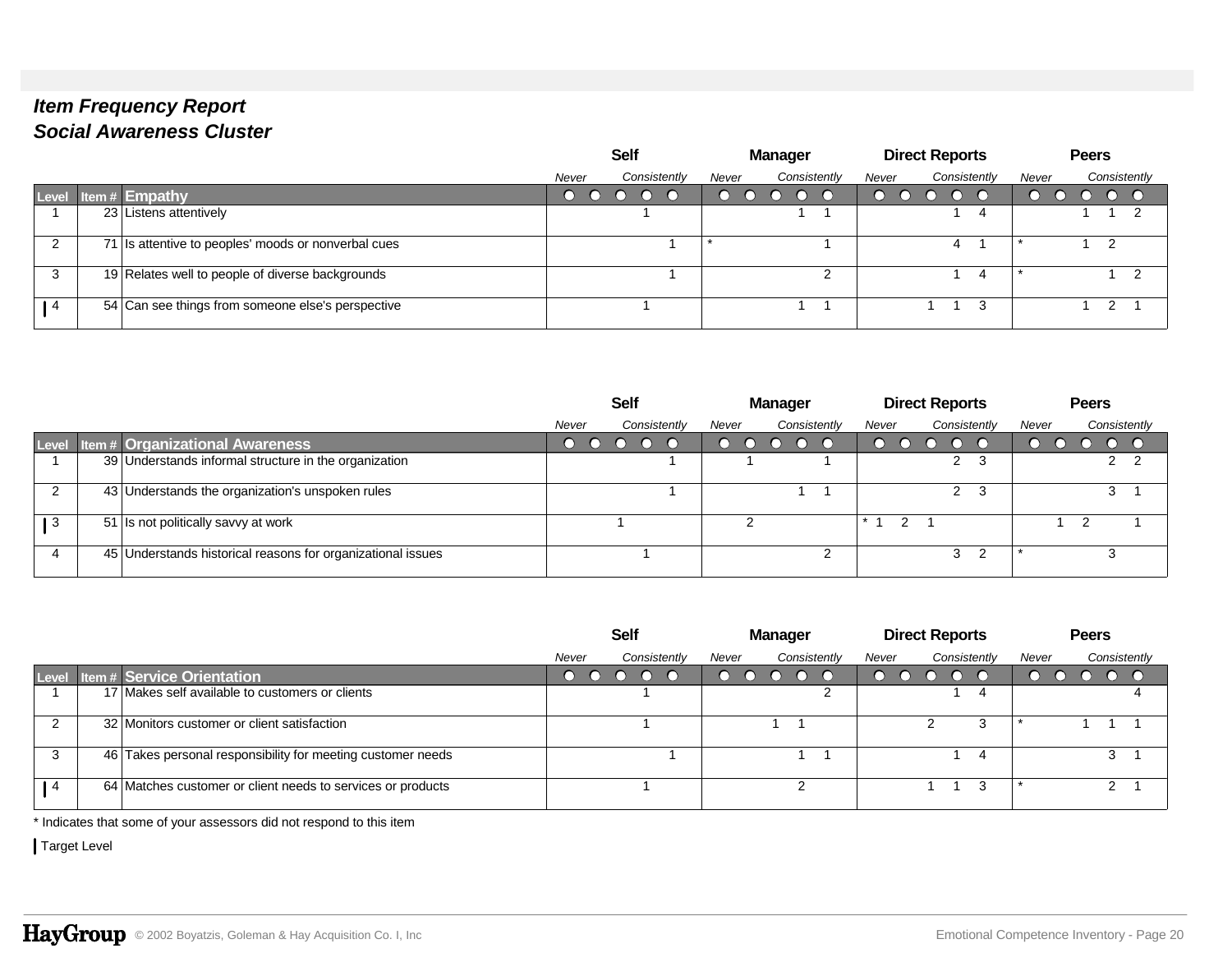# *Item Frequency Report Social Awareness Cluster*

|                |                                                     |       | <b>Other</b> |   |              |        |  | <b>Client/Customer</b> |  |
|----------------|-----------------------------------------------------|-------|--------------|---|--------------|--------|--|------------------------|--|
|                |                                                     | Never |              |   | Consistently | Never  |  | Consistently           |  |
| <b>Level</b>   | Item# $Empathy$                                     |       |              |   |              | $\cap$ |  |                        |  |
|                | 23 Listens attentively                              |       |              |   |              |        |  |                        |  |
| 2              | 71 Is attentive to peoples' moods or nonverbal cues |       |              | າ |              |        |  |                        |  |
| 3              | 19 Relates well to people of diverse backgrounds    |       |              | 2 |              |        |  |                        |  |
| $\overline{4}$ | 54 Can see things from someone else's perspective   |       |              |   |              |        |  |                        |  |

|       |                                                             |       | <b>Other</b> |              |        | <b>Client/Customer</b> |              |  |
|-------|-------------------------------------------------------------|-------|--------------|--------------|--------|------------------------|--------------|--|
|       |                                                             | Never |              | Consistently | Never  |                        | Consistently |  |
| Level | <b>Item# Organizational Awareness</b>                       |       |              |              | $\cap$ |                        |              |  |
|       | 39 Understands informal structure in the organization       |       |              |              |        |                        |              |  |
| 2     | 43 Understands the organization's unspoken rules            |       |              | っ            |        |                        |              |  |
| 3     | 51 Is not politically savvy at work                         |       |              |              |        |                        |              |  |
| 4     | 45 Understands historical reasons for organizational issues |       |              |              |        |                        |              |  |

|                |    |                                                             |       | Other |              |        |  | <b>Client/Customer</b> |              |
|----------------|----|-------------------------------------------------------------|-------|-------|--------------|--------|--|------------------------|--------------|
|                |    |                                                             | Never |       | Consistently | Never  |  |                        | Consistently |
| Level          |    | <b>Item # Service Orientation</b>                           |       |       |              | $\cap$ |  |                        |              |
|                | 17 | Makes self available to customers or clients                |       |       |              |        |  |                        |              |
| $\mathcal{P}$  |    | 32 Monitors customer or client satisfaction                 |       |       |              |        |  |                        |              |
| 3              |    | 46 Takes personal responsibility for meeting customer needs |       |       |              |        |  |                        |              |
| $\overline{4}$ |    | 64 Matches customer or client needs to services or products |       |       |              |        |  |                        |              |

\* Indicates that some of your assessors did not respond to this item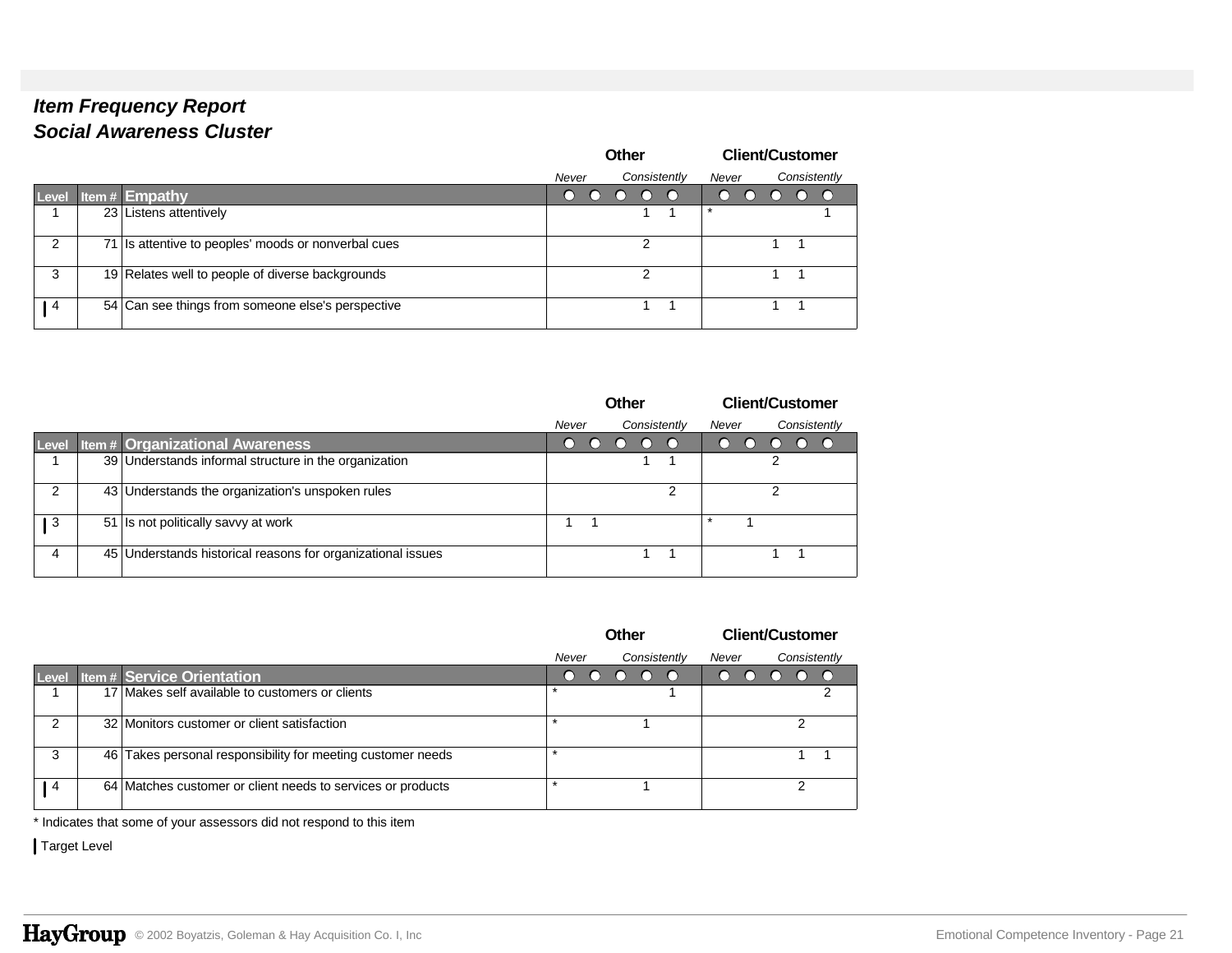|                 |                                                          | <b>Self</b> |              |       | Manager      |       | <b>Direct Reports</b>           |       | <b>Peers</b> |  |
|-----------------|----------------------------------------------------------|-------------|--------------|-------|--------------|-------|---------------------------------|-------|--------------|--|
|                 |                                                          | Never       | Consistently | Never | Consistently | Never | Consistently                    | Never | Consistently |  |
|                 | Level Item # Developing Others                           |             |              |       |              |       |                                 |       |              |  |
|                 | 38 Recognizes specific strengths of others               |             |              |       |              |       | 3 <sub>2</sub>                  |       |              |  |
| റ               | 14 Gives directions or demonstrations to develop someone |             |              |       |              |       | $2 \quad 2 \quad 1$             |       |              |  |
| $\overline{1}3$ | 8 Gives constructive feedback                            |             |              |       |              |       | $\mathcal{P}$<br>$\overline{2}$ |       |              |  |
| $\Delta$        | 67 Provides ongoing mentoring or coaching                |             |              |       |              |       | 3                               |       | $2 \quad 2$  |  |

|           |                                       | Self  |              |       | Manager      | <b>Direct Reports</b> |                       |     |       | <b>Peers</b>                  |             |              |
|-----------|---------------------------------------|-------|--------------|-------|--------------|-----------------------|-----------------------|-----|-------|-------------------------------|-------------|--------------|
|           |                                       | Never | Consistently | Never | Consistently | Never                 | Consistently          |     | Never |                               |             | Consistently |
|           | Level Item # Inspirational Leadership |       |              |       | 1000.        | $\circ$ $\circ$       | $\bigcirc$ $\bigcirc$ |     |       | $\overline{O}$ $\overline{O}$ |             |              |
|           | 25 Leads by example                   |       |              |       |              |                       |                       |     |       |                               | $2 \quad 2$ |              |
|           | 20 Makes work exciting                |       |              |       |              |                       | 2                     | - 3 |       |                               |             |              |
| $\vert 3$ | 29 Inspires people                    |       |              |       | ົ            |                       |                       | 4   |       |                               | ຳ           |              |
|           | 50 Articulates a compelling vision    |       |              |       |              |                       |                       | 4   |       |                               | 3           |              |

|              |                                          | <b>Self</b>           | <b>Manager</b>        | <b>Direct Reports</b> | <b>Peers</b>          |
|--------------|------------------------------------------|-----------------------|-----------------------|-----------------------|-----------------------|
|              |                                          | Consistently<br>Never | Consistently<br>Never | Consistently<br>Never | Consistently<br>Never |
|              | Level Item # Change Catalyst             |                       |                       |                       | $\cap$ $\cap$         |
|              | 35 States need for change                |                       |                       | $2 \quad 3$           |                       |
|              | 5 Is reluctant to change or make changes |                       |                       | 3                     |                       |
| l 3          | 41 Personally leads change initiatives   |                       |                       | 3                     | 2                     |
| $\mathbf{u}$ | 36 Advocates change despite opposition   |                       |                       | 3                     |                       |

\* Indicates that some of your assessors did not respond to this item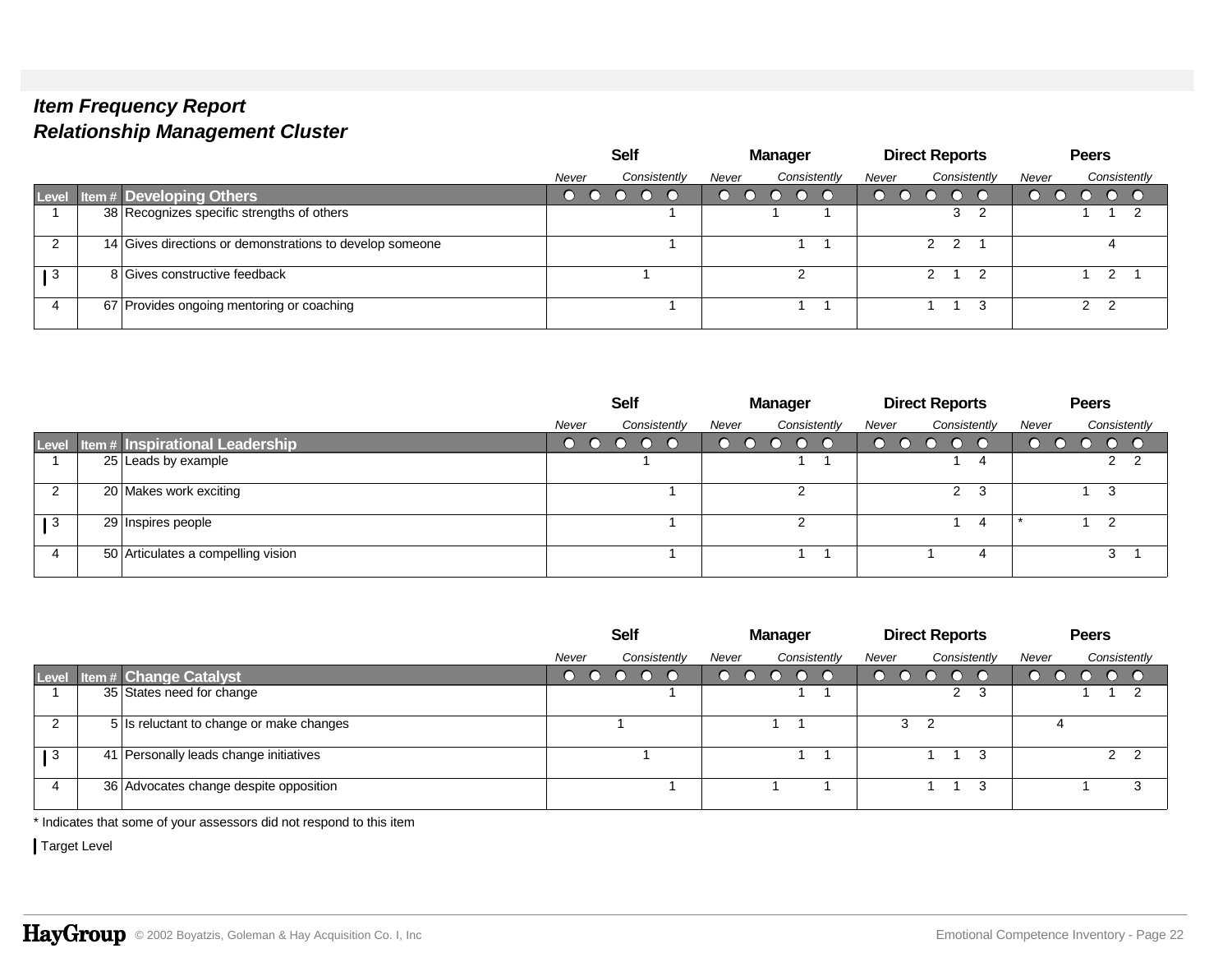|               |                                                          |       | Other |              |       | <b>Client/Customer</b> |  |
|---------------|----------------------------------------------------------|-------|-------|--------------|-------|------------------------|--|
|               |                                                          | Never |       | Consistently | Never | Consistently           |  |
| <b>Level</b>  | <b>Item # Developing Others</b>                          |       |       |              | ( )   |                        |  |
|               | 38 Recognizes specific strengths of others               |       |       |              |       | ◠                      |  |
| $\mathcal{P}$ | 14 Gives directions or demonstrations to develop someone |       |       |              |       |                        |  |
| 3             | 8 Gives constructive feedback                            |       |       | ົ            |       |                        |  |
| 4             | 67 Provides ongoing mentoring or coaching                |       |       | ◠            |       |                        |  |

|       |                                        |           | Other                        |             | <b>Client/Customer</b> |
|-------|----------------------------------------|-----------|------------------------------|-------------|------------------------|
|       |                                        | Never     | Consistently                 | Never       | Consistently           |
| Level | <b>Item # Inspirational Leadership</b> | $\bigcap$ | $\left( \right)$<br>O<br>. 1 | $\cap$<br>∩ | ு<br>$\bigcap$         |
|       | 25 Leads by example                    |           | 2                            |             |                        |
| 2     | 20 Makes work exciting                 |           |                              |             |                        |
| l 3   | 29 Inspires people                     |           | 2                            |             | ⌒                      |
| 4     | 50 Articulates a compelling vision     |           |                              |             |                        |

|       |                                          |       | <b>Other</b> |              |       | <b>Client/Customer</b> |              |
|-------|------------------------------------------|-------|--------------|--------------|-------|------------------------|--------------|
|       |                                          | Never |              | Consistently | Never |                        | Consistently |
| Level | <b>Item # Change Catalyst</b>            |       |              |              | ◠     |                        |              |
|       | 35 States need for change                |       |              |              |       |                        |              |
| 2     | 5 Is reluctant to change or make changes | ◠     |              |              |       |                        |              |
| 3     | 41 Personally leads change initiatives   |       |              | ົ            |       |                        |              |
| 4     | 36 Advocates change despite opposition   |       |              |              |       |                        | ົ            |

\* Indicates that some of your assessors did not respond to this item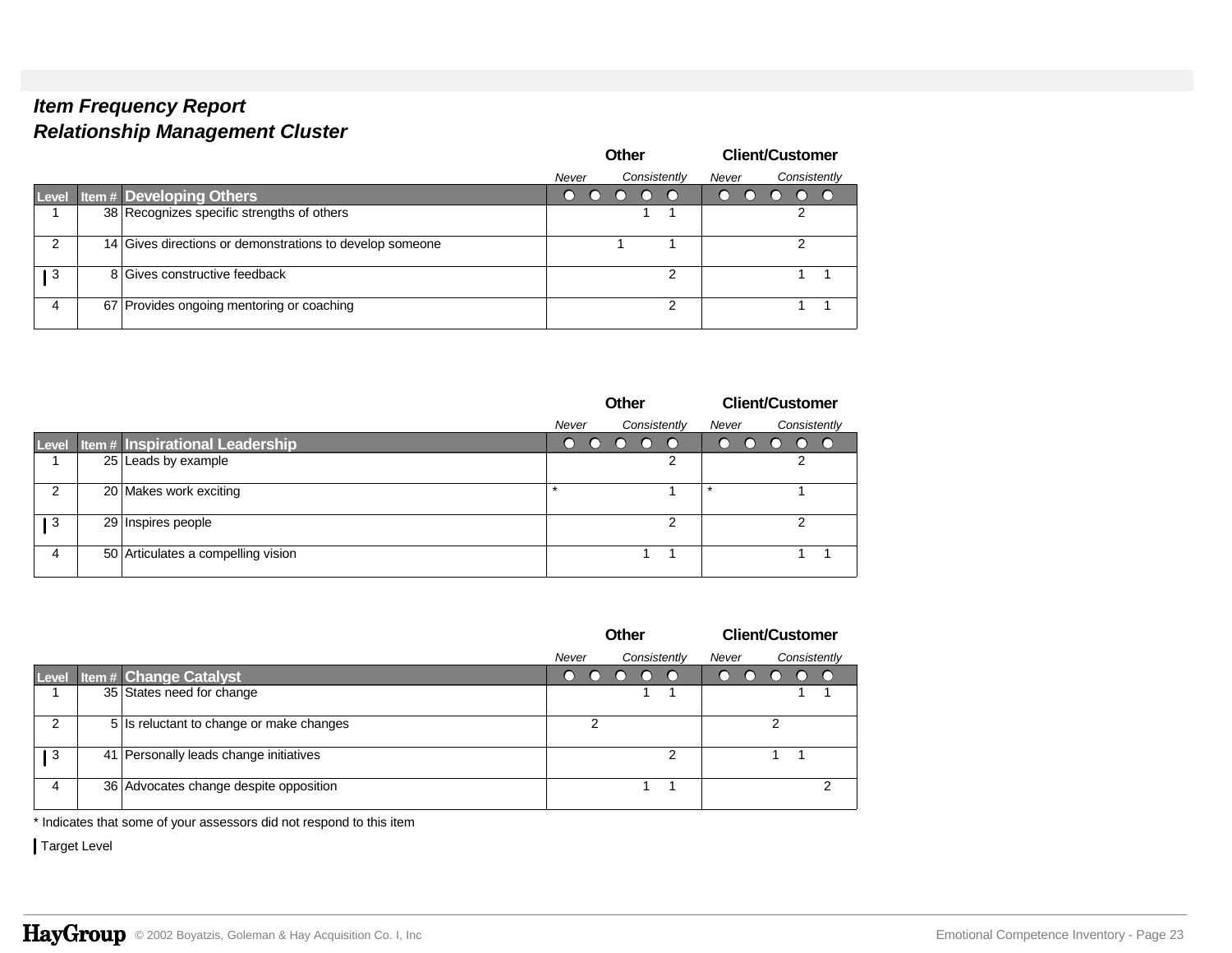|                 |                                                     | <b>Self</b><br>Manager |  |              |       | <b>Direct Reports</b> |              | <b>Peers</b> |  |              |       |  |                |              |
|-----------------|-----------------------------------------------------|------------------------|--|--------------|-------|-----------------------|--------------|--------------|--|--------------|-------|--|----------------|--------------|
|                 |                                                     | Never                  |  | Consistently | Never |                       | Consistently | Never        |  | Consistently | Never |  |                | Consistently |
|                 | Level Item# Influence                               |                        |  |              |       |                       |              |              |  |              |       |  |                |              |
|                 | 34 Engages an audience when presenting              |                        |  |              |       |                       |              |              |  | 4            |       |  |                |              |
| റ               | 59 Persuades by appealing to peoples' self interest |                        |  |              |       |                       |              |              |  |              |       |  |                |              |
| $\overline{1}3$ | 42 Gets support from key people                     |                        |  |              |       |                       |              |              |  | 5            |       |  | ົ              |              |
| $\Delta$        | 58 Develops behind-the-scenes support               |                        |  |              |       |                       | ົ            |              |  | 3            |       |  | 2 <sub>2</sub> |              |

|                 |                                                                              | <b>Self</b> |  |  | <b>Manager</b> |       |  | <b>Direct Reports</b> |       |               |               |              | <b>Peers</b> |            |  |   |              |
|-----------------|------------------------------------------------------------------------------|-------------|--|--|----------------|-------|--|-----------------------|-------|---------------|---------------|--------------|--------------|------------|--|---|--------------|
|                 |                                                                              | Never       |  |  | Consistently   | Never |  | Consistently          | Never |               |               | Consistently | Never        |            |  |   | Consistently |
|                 | Level Item # Conflict Management                                             |             |  |  |                |       |  |                       |       |               |               |              |              |            |  |   |              |
|                 | 28 Airs disagreements or conflicts                                           |             |  |  |                |       |  |                       |       |               | 3             |              |              |            |  |   |              |
|                 | 18 Publicly states everyone's position to those involved in a<br>  conflict_ |             |  |  |                |       |  |                       |       |               |               |              |              |            |  |   |              |
| 3               | 63 Avoids conflicts                                                          |             |  |  |                |       |  |                       |       | $\mathcal{P}$ |               |              |              | $2\quad 2$ |  |   |              |
| $\overline{14}$ | 33 In a conflict, finds a position everyone can endorse                      |             |  |  |                |       |  |                       |       |               | $\mathcal{P}$ | - 2          |              |            |  | 3 |              |

\* Indicates that some of your assessors did not respond to this item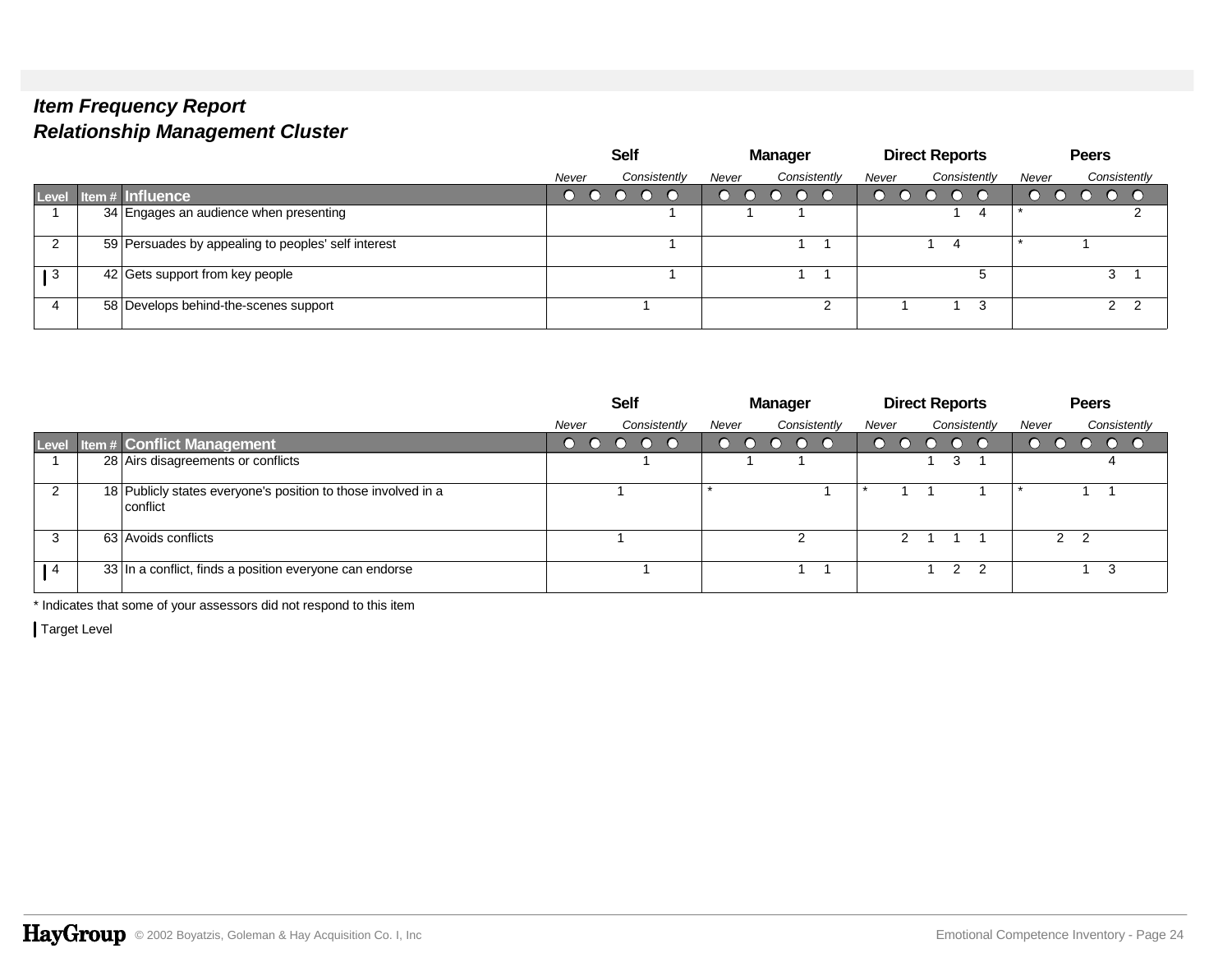|               |                                                     |       | Other |    |              |       |  | <b>Client/Customer</b> |              |
|---------------|-----------------------------------------------------|-------|-------|----|--------------|-------|--|------------------------|--------------|
|               |                                                     | Never |       |    | Consistently | Never |  |                        | Consistently |
| <b>Level</b>  | Item # Influence                                    |       |       | () |              | . .   |  |                        |              |
|               | 34 Engages an audience when presenting              |       |       |    |              |       |  |                        |              |
| $\mathcal{P}$ | 59 Persuades by appealing to peoples' self interest |       |       |    |              |       |  |                        |              |
| 3             | 42 Gets support from key people                     |       |       |    | ົ            |       |  | っ                      |              |
| 4             | 58 Develops behind-the-scenes support               |       |       |    | ◠            |       |  |                        | ົ            |

|               |                                                                           | Other |            |  |        |              |        |            | <b>Client/Customer</b> |   |              |
|---------------|---------------------------------------------------------------------------|-------|------------|--|--------|--------------|--------|------------|------------------------|---|--------------|
|               |                                                                           | Never |            |  |        | Consistently | Never  |            |                        |   | Consistently |
| Level         | <b>Item # Conflict Management</b>                                         | ∩     | $\bigcirc$ |  | $\cap$ | $\cap$       | $\cap$ | $\bigcirc$ |                        |   |              |
|               | 28 Airs disagreements or conflicts                                        |       |            |  |        |              |        |            |                        |   |              |
| $\mathcal{P}$ | 18 Publicly states everyone's position to those involved in a<br>conflict |       |            |  |        |              |        |            |                        |   |              |
| 3             | 63 Avoids conflicts                                                       |       |            |  |        |              |        |            |                        |   |              |
| 4             | 33 In a conflict, finds a position everyone can endorse                   |       |            |  |        |              |        |            |                        | າ |              |

\* Indicates that some of your assessors did not respond to this item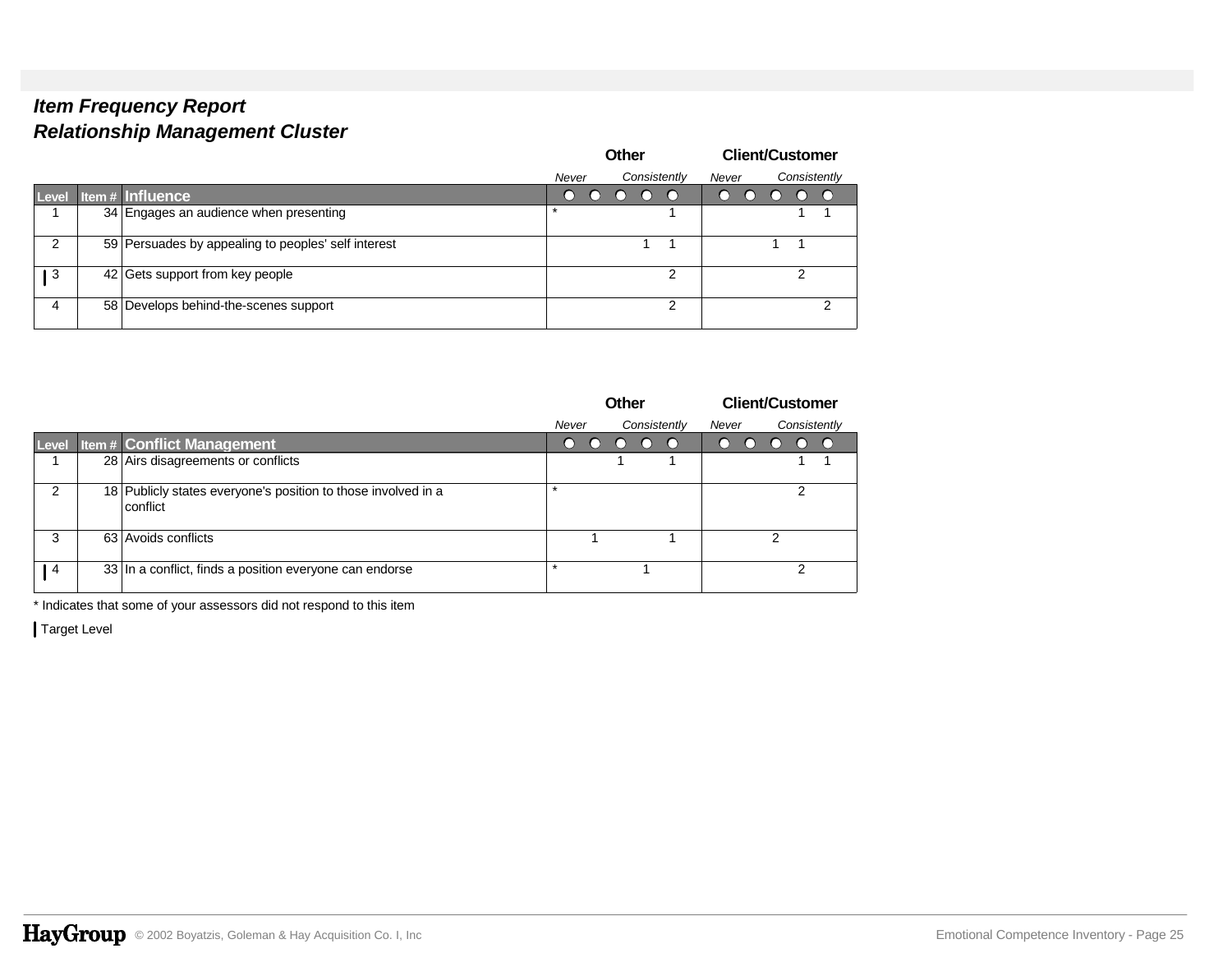|       |                                                          |       | <b>Self</b>  |       | Manager      |       | <b>Direct Reports</b> |       | <b>Peers</b>  |  |
|-------|----------------------------------------------------------|-------|--------------|-------|--------------|-------|-----------------------|-------|---------------|--|
|       |                                                          | Never | Consistently | Never | Consistently | Never | Consistently          | Never | Consistently  |  |
| Level | <b>Item # Teamwork and Collaboration</b>                 |       |              |       |              |       |                       |       |               |  |
|       | 61 Does not cooperate with others                        |       |              |       |              |       |                       |       |               |  |
|       | 11 Solicits others' input                                |       |              |       |              |       | 2 <sub>3</sub>        |       |               |  |
| l 3   | 7 In a group, encourages others' participation           |       |              |       |              |       | 5                     |       |               |  |
|       | 65 Establishes and maintains close relationships at work |       |              |       |              |       | 4                     |       | $\mathcal{P}$ |  |

\* Indicates that some of your assessors did not respond to this item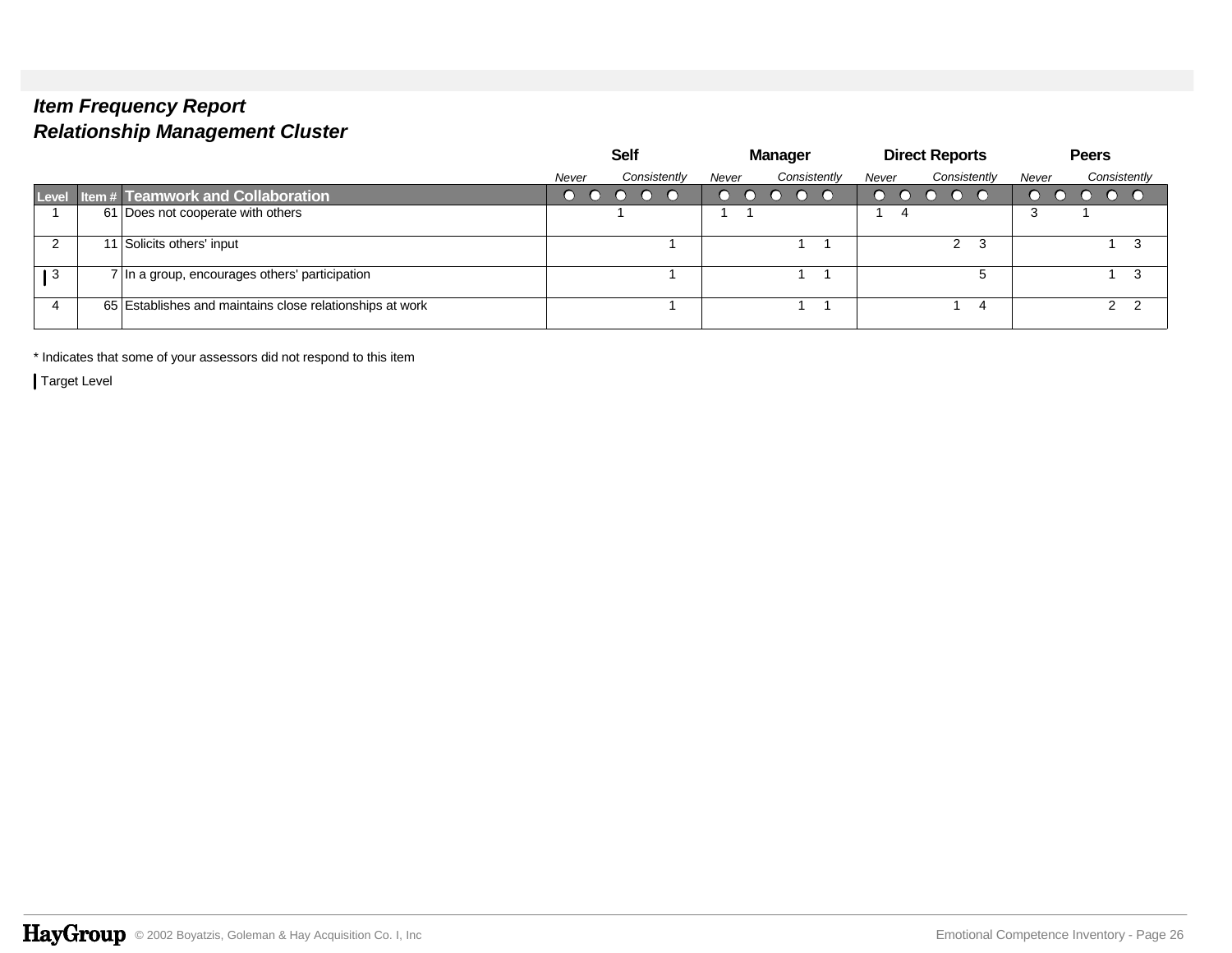|       |                 |                                                          |         | Other |              |         | <b>Client/Customer</b> |   |              |
|-------|-----------------|----------------------------------------------------------|---------|-------|--------------|---------|------------------------|---|--------------|
|       |                 |                                                          | Never   |       | Consistently | Never   |                        |   | Consistently |
| Level |                 | <b>Item# Teamwork and Collaboration</b>                  | ו       |       |              | $\cap$  |                        |   |              |
|       |                 | 61 Does not cooperate with others                        |         |       |              |         |                        |   |              |
| 2     | 11 <sup>1</sup> | Solicits others' input                                   |         |       |              |         |                        | າ |              |
| 3     |                 | 7 In a group, encourages others' participation           |         |       |              |         |                        |   |              |
| 4     |                 | 65 Establishes and maintains close relationships at work | $\star$ |       |              | $\star$ |                        |   |              |

\* Indicates that some of your assessors did not respond to this item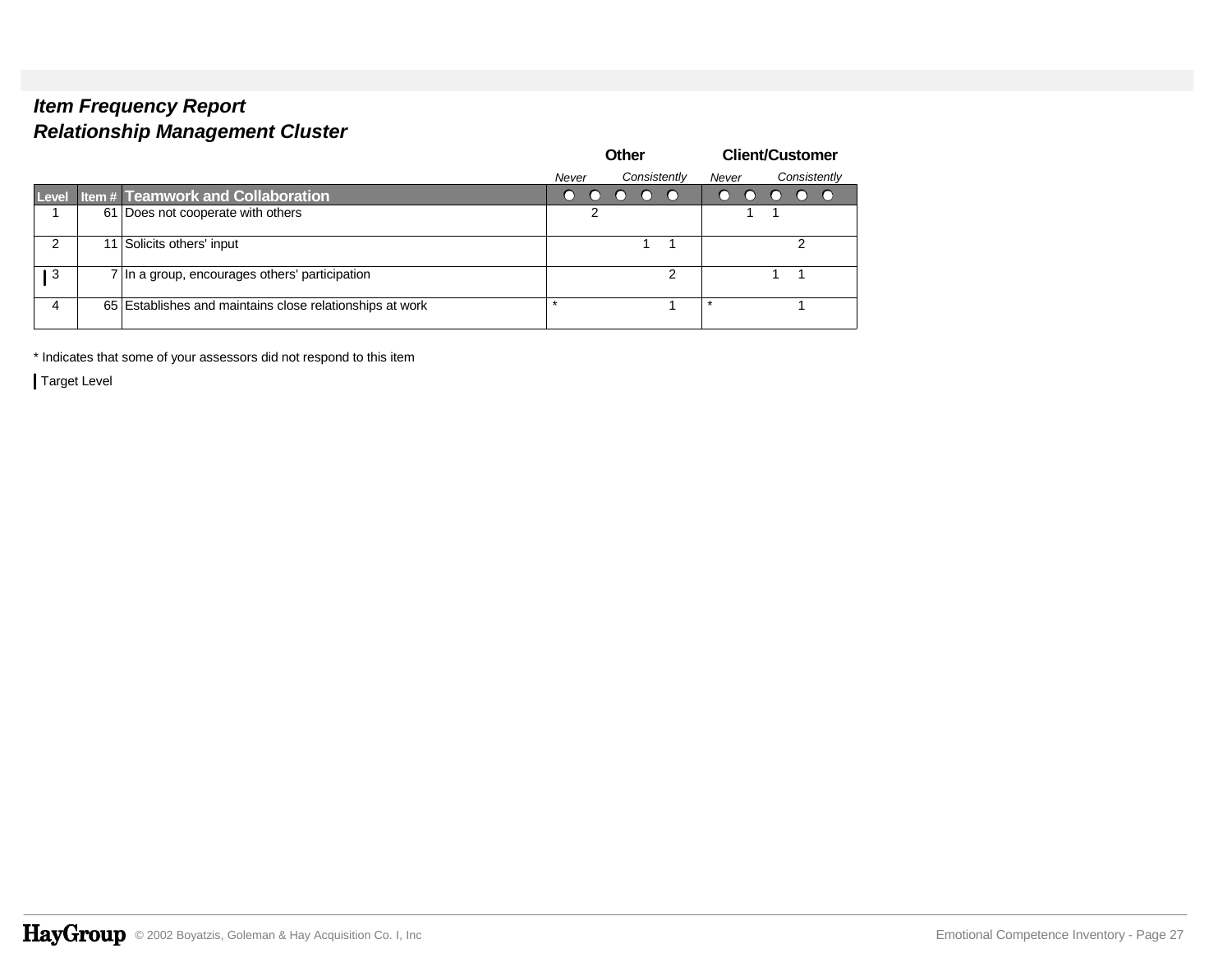# **Verbatim Comments**

**Please list this person's key strengths.**